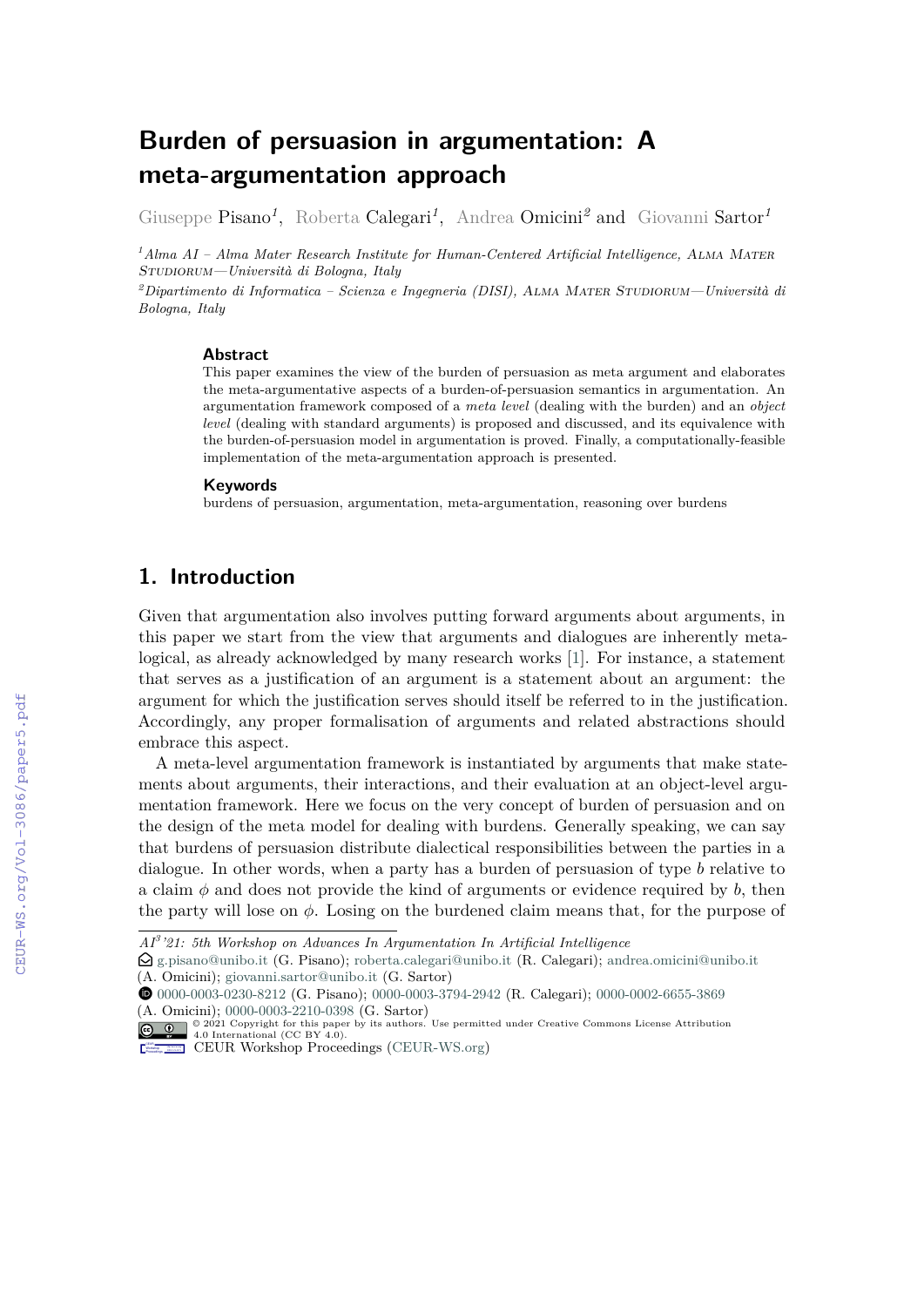the dialectic interaction at stake, it will be assumed that  $\phi$  has not been established, not even as a relevant possibility. Burdens of persuasion complement the analysis of dialectical frameworks that are provided by argumentation systems. In particular, they are important in adversarial contexts: they facilitate the process of reaching a single outcome in contexts of doubt and lack of information. This is obtained by ruling out (considering them as unacceptable) those arguments that fail to meet any applicable burden.

In this work we discuss the model of the burden of persuasion in structured argumentation [\[2,](#page-15-0) [3\]](#page-15-1) under a meta-argumentative and meta-logic approach, which leads to *(i)* a clear separation of concerns in the model, *(ii)* a simpler and more efficient implementation, *(iii)* a natural model extension for dealing also with reasoning over the burden of persuasion concepts. Moving [\[2,](#page-15-0) [3\]](#page-15-1) from a semantics standpoint to a meta-level approach enable flexibility in terms of opening the model to further extensions – which can also be captured at the meta level, i.e., fully interoperable – and enable the natural exploitation of all the argumentative mechanisms [\[4\]](#page-15-2) in a manner similar to the way in which argumentation systems can be expanded to include argumentation about priorities.

Our approach relies on the works from [\[5,](#page-15-3) [6\]](#page-15-4) introducing only the required abstraction at the meta level. The proposed meta-argumentation framework for the burden of persuasion includes three ingredients: *(i) object-level argumentation* – to create arguments from defeasible and strict rules –, *(ii) meta-level argumentation* – to create arguments dealing with abstractions related to the burden concept using argument schemes (or meta-level rules) –, and *(iii) bimodal graphs* to define interaction between the object level and the meta level—following the account in [\[5\]](#page-15-3).

Accordingly, Section [2](#page-1-0) introduces the meta-argumentation framework, defining the object-level language and concepts, the meta-level language and concepts, and bimodal graphs as the model for dealing with their connection. Section [3](#page-6-0) formally defines the meta-argumentation framework for the burden of persuasion introducing related argument schemes and discusses its equivalence with the model presented in [\[3\]](#page-15-1). Finally, Section [4](#page-12-0) introduces a technological reification in Arg2P. Conclusion are drawn in Section [5.](#page-13-0)

### <span id="page-1-0"></span>**2. Meta-argumentation framework**

In this section, we introduce the meta-argumentation framework. For the sake of simplicity, we choose to model our meta-argumentation framework by exploiting bimodal graphs, which are often exploited both to define meta-level concepts and to understand the interactions of object-level and meta-level arguments [\[6,](#page-15-4) [5\]](#page-15-3). Accordingly, Subsection [2.1](#page-1-1) presents the object-level argumentation language exploited by our model, leveraging on an ASPIC+-like argumentation framework [\[7\]](#page-15-5). Then, Subsection [2.2](#page-4-0) introduces bimodal argumentation graphs main definitions. Finally, in Subsection [2.3,](#page-5-0) the meta-level argumentation language based on the use of argument schemes [\[8\]](#page-15-6) is introduced.

#### <span id="page-1-1"></span>**2.1. Structured argumentation for object-level argumentation**

Let a literal be an atomic proposition or its negation.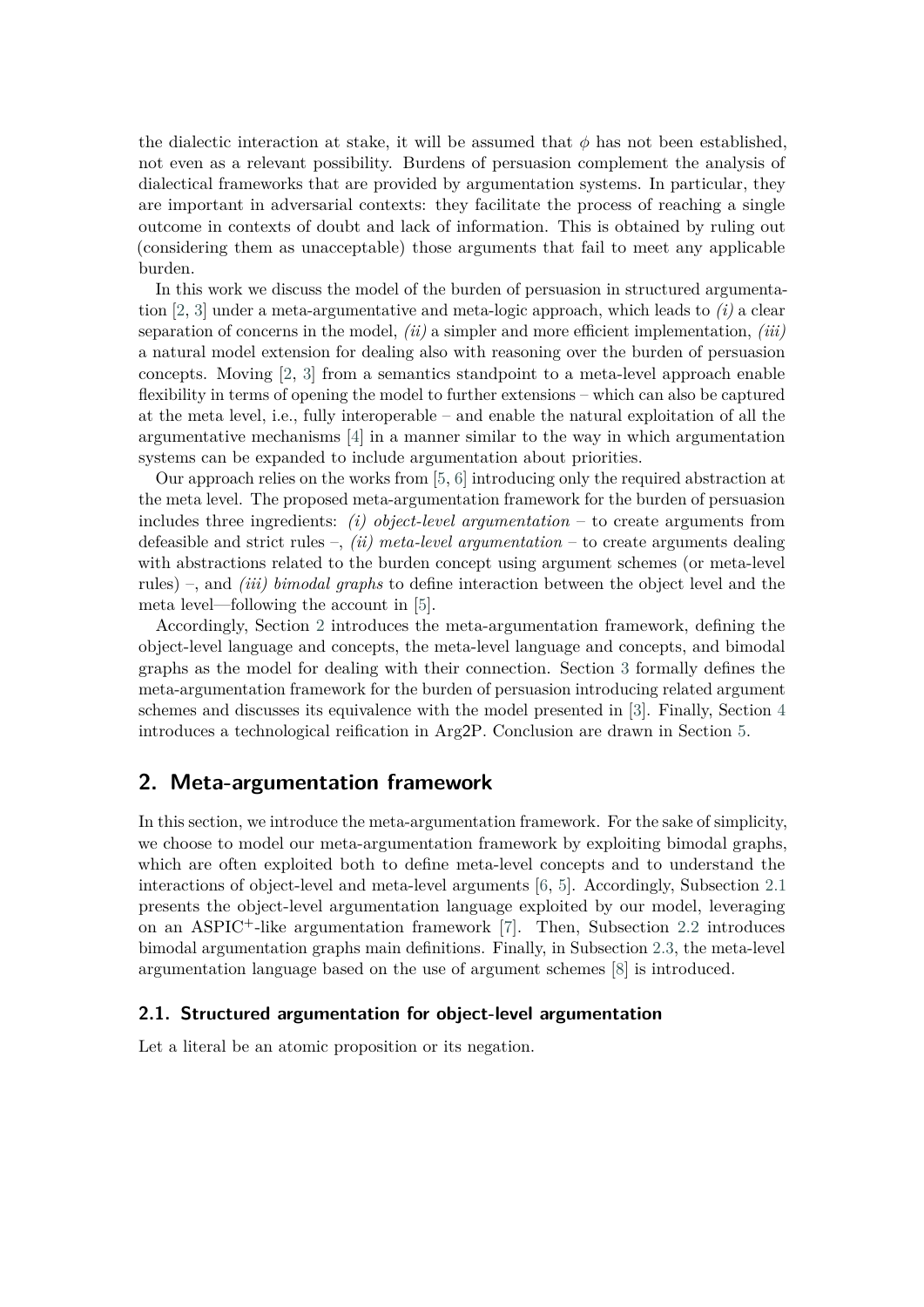Notation 1. For any literal  $\phi$ , its complement is denoted by  $\overline{\phi}$ . That is, if  $\phi$  is a proposition *p*, then  $\bar{\phi} = \neg p$ , while if  $\phi$  is  $\neg p$ , then  $\bar{\phi}$  is p.

Let us also identify burdens of persuasion, i.e., those literals the proof of which requires a convincing argument. We assume that such literals are consistent (it cannot be the case that there is a burden of persuasion both on  $\phi$  and  $\phi$ ).

Definition 2.1 (Burdens of persuasion). *Burdens of persuasion are represented by predicates of the form*  $bp(\phi)$ *, stating the burden is allocated on the literal*  $\phi$ .

Literals and *bp* predicates are brought into relation through defeasible rules.

Definition 2.2 (Defeasible rule). *A* defeasible rule *r* has the form:  $\rho$  :  $\phi_1, ..., \phi_n$ , ∼  $\phi'_1, ..., \sim \phi'_m \Rightarrow \psi$  with  $0 \leq n, m$ , and where

- $\rho$  *is the unique identifier for r*, *denoted by*  $N(r)$ ;
- *each*  $\phi_1, \ldots, \phi_n, \phi'_1, \ldots, \phi'_m, \psi$  *is a literal or a* bp *predicate*;
- $\phi_1, \ldots, \phi_n, \sim \phi'_1, \ldots, \sim \phi'_m$  are denoted by Antecedent(r) and  $\psi$  by Consequent(r);
- ∼ *denotes the weak negation (negation by failure) of —i.e., is an exception that would block the application of the rule whose antecedent includes*  $\sim \phi$ .

The unique identifier of a rule can be used as a literal to specify that the named rule is applicable, and its negation correspondingly to specify that the rule is inapplicable [\[9\]](#page-15-7).

A superiority relation  $\succ$  is defined over rules:  $s \succ r$  states that rule s prevails over rule r.

Definition 2.3 (Superiority relation). *A* superiority relation ≻ *over a set of rules Rules is an antireflexive and antisymmetric binary relation over Rules.*

A defeasible theory consists of a set of rules and a superiority relation over the rules.

**Definition 2.4 (Defeasible theory).** A defeasible theory *is a tuple*  $\langle Rules, \rangle$  *where Rules is a set of rules, and*  $\succ$  *is a superiority relation over Rules.* 

Given a defeasible theory, by chaining rules from the theory, we can construct arguments [\[9,](#page-15-7) [10,](#page-15-8) [11\]](#page-15-9).

<span id="page-2-0"></span>Definition 2.5 (Argument). *An* argument *constructed from a defeasible theory*  $\langle Rules, \rangle$  *is a finite construct of the form:*  $A : A_1, \ldots, A_n \Rightarrow_r \phi$  with  $0 \leq n$ , where

- *is the argument's unique identifier;*
- $A_1, \ldots, A_n$  are arguments constructed from the defeasible theory  $\langle Rules, \rangle$ ;
- $\phi$  *is the* conclusion *of the argument, denoted by*  $Conc(A)$ ;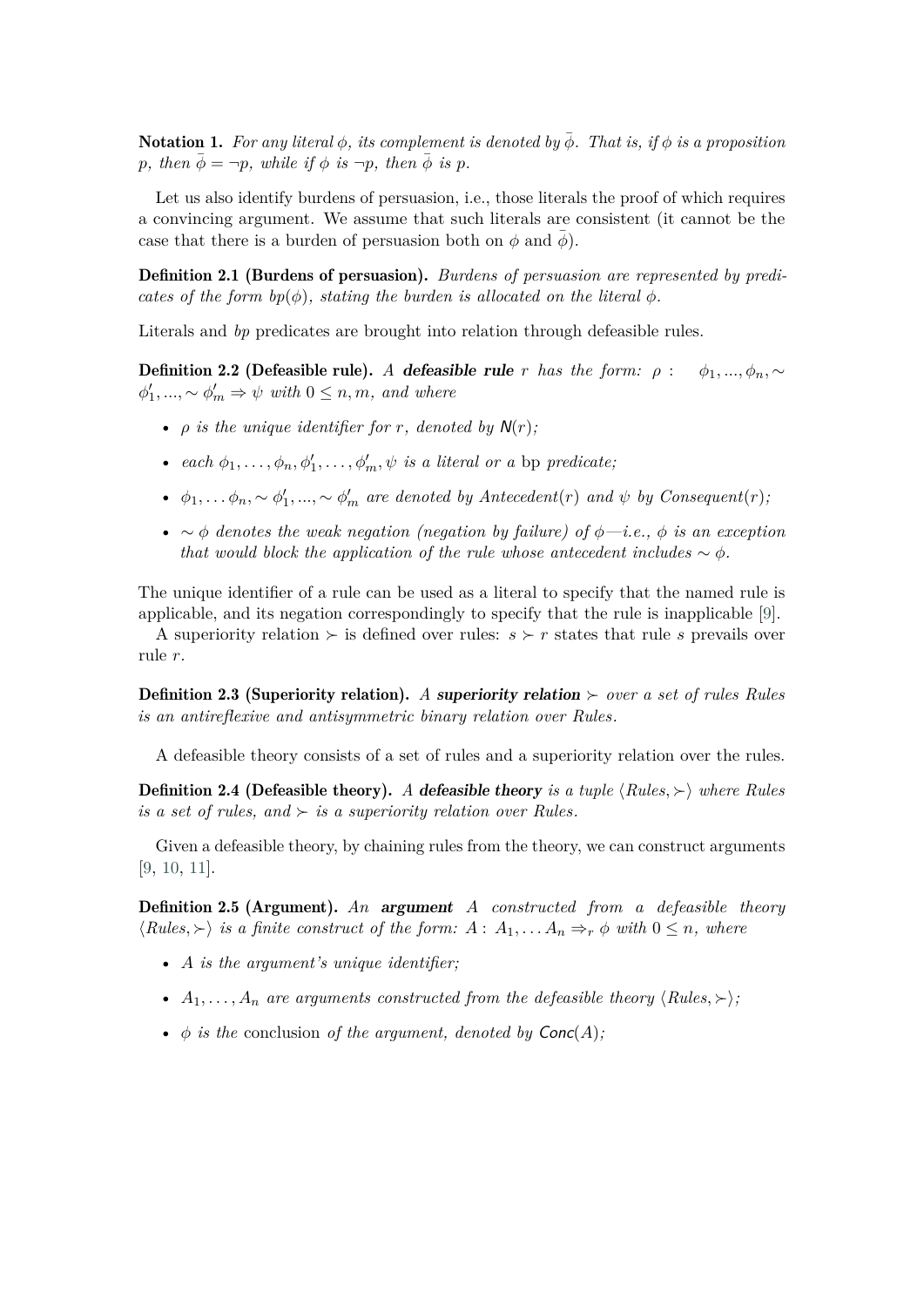•  $r : \text{Conc}(A_1), \ldots, \text{Conc}(A_n) \Rightarrow \phi$  *is the top rule of A, denoted by*  $\text{TopRule}(A)$ *.* 

<span id="page-3-0"></span>**Notation 2.** *Given an argument*  $A: A_1, \ldots, A_n \Rightarrow_r \phi$  *as in definition* [2.5,](#page-2-0) **Sub**(A) *denotes the set of subarguments of A, i.e.,*  $\mathsf{Sub}(A) = \mathsf{Sub}(A_1) \cup \ldots \cup \mathsf{Sub}(A_n) \cup \{A\}$ . DirectSub(A) *denotes the direct subarguments of A, i.e., DirectSub*( $A$ ) = { $A_1, \ldots, A_n$  }.

Preferences over arguments are defined via a last-link ordering: an argument  $A$  is preferred over another argument  $B$  if the top rule of  $A$  is stronger than the top rule of  $B$ .

**Definition 2.6 (Preference relation).** *A* preference relation ≻ *is a binary relation over a set of arguments*  $\mathcal{A}$ : an argument  $\mathcal{A}$  is preferred to argument  $\mathcal{B}$ , denoted by  $\mathcal{A} \succ \mathcal{B}$ , iff  $TopRule(A) \succ TopRule(B)$ .

Arguments are put in relation according to the attack relation.

**Definition 2.7 (Attack).** An argument A **attacks** argument B iff A undercuts or rebuts *, where*

- A undercuts  $B$  (on  $B'$ ) iff  $Conc(A) = \neg N(\rho)$  for some  $B' \in Sub(B)$ , where  $\rho$  is  $TopRule(B')$
- <span id="page-3-1"></span>• A rebuts  $B$  (on  $B'$ ) iff
	- $-$  Conc(A) =  $\bar{\phi}$  for some  $B' \in Sub(B)$  of the form  $B''_1, ..., B''_M \Rightarrow \phi$  and  $B' \not\succ A$ , *or*
	- $-$  Conc(A) =  $\phi$  for some  $B' \in Sub(B)$  such that  $\sim \phi \in Antecedent(TopRule(B'))$

In short, arguments can be attacked on a conclusion of a defeasible inference (rebutting attack), or on a defeasible inference step itself (undercutting attack).

**Definition 2.8 (Argumentation graph).** An argumentation graph is a tuple  $\langle A, \leadsto \rangle$ , where *A is the set of all arguments, and*  $\rightsquigarrow$  *is attack relation over A*.

**Notation 3.** *Given an argumentation graph*  $G = \langle A, \leadsto \rangle$ *, we write*  $A_G$ *, and*  $\leadsto_G$  to denote *the graph's arguments and attacks respectively.*

<span id="page-3-2"></span>Now, let us introduce the notion of the  $\{IN, OUT, UND\}$ -labelling of an argumentation graph, where each argument in the graph is labelled IN, OUT,or UND, depending on whether it is accepted, rejected, or undecided, respectively.

Definition 2.9 (Labelling). *Let be an argumentation graph. An* {IN*,* OUT*,* UND}*-*labelling  $L$  *of*  $G$  *is a total function*  $A_G \rightarrow \{\text{IN}, \text{OUT}, \text{UND}\}$ *. The set of all*  $\{\text{IN}, \text{OUT}, \text{UND}\}$ *-labellings*  $of$   $G$  will be denoted as  $\mathcal{L}(\{\text{IN}, \text{OUT}, \text{UND}\}, G)$ .

<span id="page-3-3"></span>A labelling-based semantics prescribes a set of labellings for any argumentation graph according to some criterion embedded in its definition.

Definition 2.10 (Labelling-based semantic). *Let be an argumentation graph. A labelling-based semantics*  $S$  associates with  $G$  a subset of  $\mathcal{L}(\{\mathsf{IN}, \mathsf{OUT}, \mathsf{UND}\}, G)$ , denoted as  $L_S(G)$ .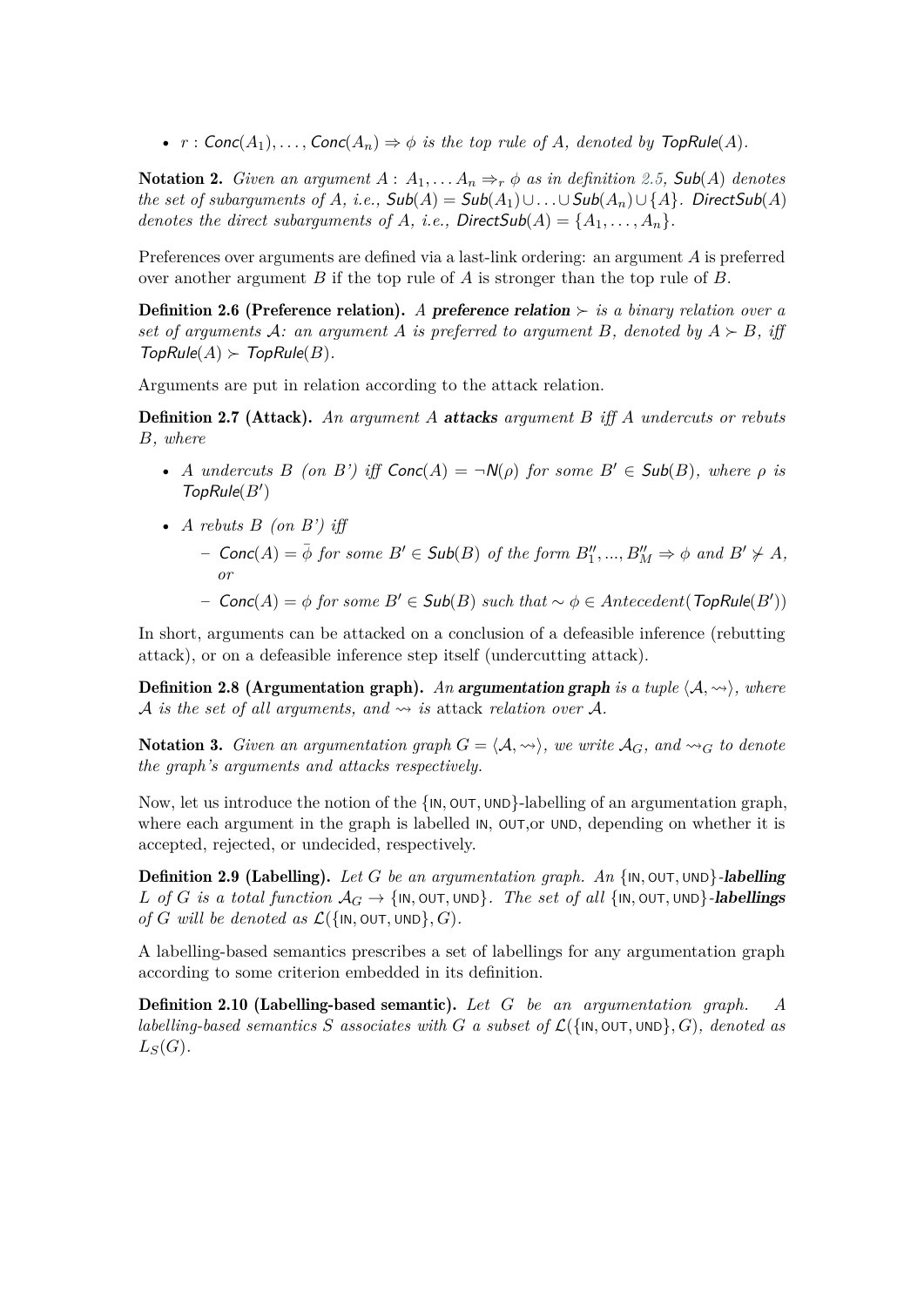#### <span id="page-4-0"></span>**2.2. Object and meta level connection: bimodal graphs**

In this section we recall the main definitions of bimodal graphs as the model of interaction between object and meta level. Bimodal graphs allow capturing scenarios in which arguments are categorised in multiple levels—only two in our case, the object and the meta level. Accordingly, a bimodal graph is composed of two components: an argumentation graph for the meta level and an argumentation graph for the object level, along with a relation of support that originates from the meta level and targets attacks and arguments on the object level. Every object-level argument and every object-level attack is supported by at least one meta-level argument. Meta-level arguments can only attack meta-level arguments, and object-level arguments can only attack object-level arguments.

<span id="page-4-1"></span>Definition 2.11 (Bimodal argumentation graph). *A* bimodal argumentation graph *is a*  $tuple \langle A_O, A_M, R_O, R_M, S_A, S_R \rangle$  where

- *1. is the set of object-level arguments*
- *2. is the set of meta-level arguments*
- *3.*  $\mathcal{R}_O \subseteq \mathcal{A}_O \times \mathcal{A}_O$ , represents the set of object-level attacks
- 4.  $\mathcal{R}_M \subseteq \mathcal{A}_M \times \mathcal{A}_M$ , represents the set of meta-level attacks
- *5.*  $S_A \subseteq A_M \times A_O$ , represents the set of supports from meta-level arguments into *object-level arguments*
- 6.  $S_R \subseteq A_M \times R_O$ , represents the set of supports from meta-level arguments into *object-level attacks*
- *7.*  $A_0 \cap A_M = \emptyset$
- *8.*  $\forall A \in \mathcal{A}_O \exists B \in \mathcal{A}_M : (B, A) \in \mathcal{S}_A$
- *9.*  $\forall R \in \mathcal{R}_O \exists B \in A_M : (B, R) \in \mathcal{S}_R$

The object-level argument graph is represented by the couple  $(\mathcal{A}_{\mathcal{O}}, \mathcal{R}_{\mathcal{O}})$ , while the meta-level argument graph is represented by the couple  $(\mathcal{A}_M, \mathcal{R}_M)$ . The two distinct components are connected by the support relations represented by  $S_A$  and  $S_R$ . This supports are the only structural interaction between the meta and the object levels. Condition (8) in the above definition ensures that every object-level argument is supported by at least one meta-level argument, while condition (9) ensures that every object-level attack is supported by at least one meta-level argument. Perspectives of the object-level graph can be defined as:

**Definition 2.12 (Perspective).** Let  $G = \langle A_O, A_M, R_O, R_M, S_A, S_R \rangle$  be a bimodal argu*mentation graph and let*  $L_S$  *be a labelling semantics.* A tuple  $\langle A'_O, R'_O \rangle$  *is an*  $L_S$ *perspective of*  $G$  *if*  $\exists$   $l \in L_S(\langle A_M, R_M \rangle)$  *such that*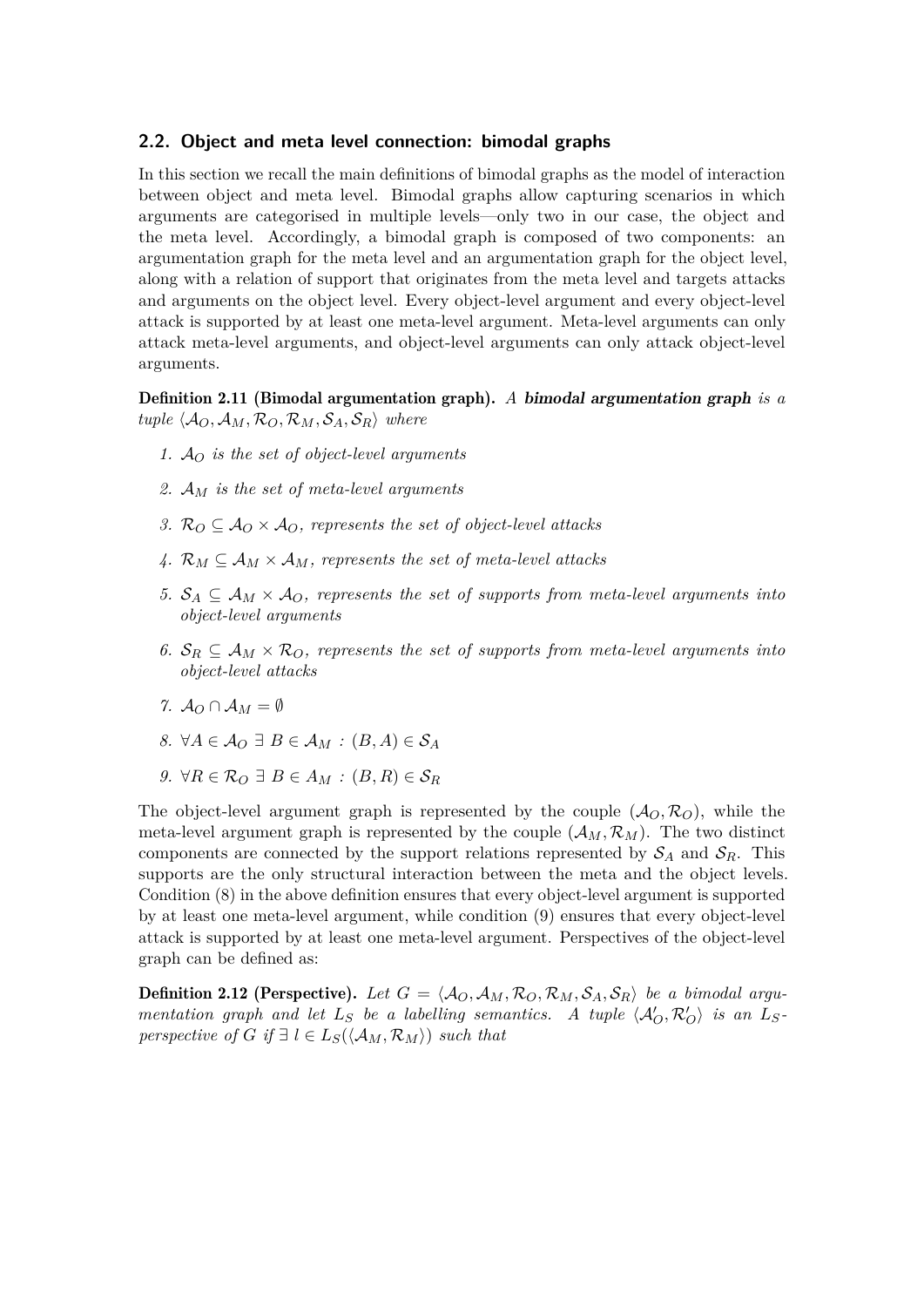- *1.*  $\mathcal{A}'_O$  = { $A$   $\exists B \in \mathcal{A}_M$  *s.t.*  $l(B) = \text{IN}, (B, A) \in \mathcal{S}_A$ }
- *2.*  $\mathcal{R}'_O$  = {  $R$   $\exists B \in \mathcal{A}_M$  *s.t.*  $l(B) =$  in,  $(B, R) \in \mathcal{S}_R$ }

Consequently, an object argument may be present in one perspective and not in another according to the results yielded by the meta-level argumentation graph.

#### <span id="page-5-0"></span>**2.3. Argument schemes for meta-level argumentation**

A fundamental aspect to consider when dealing with a multi-level argumentation graph is how the higher-level graphs can be built starting from the object-level ones. At this purpose, in this work – following the example in  $[6]$  – we leverage on argument schemes [\[8\]](#page-15-6). In a few words, argumentation schemes are commonly used patterns of reasoning. They can be formalised in a rules-like form [\[12\]](#page-16-0) where every argument scheme consists of a set of conditions and a conclusion. If the conditions are met, then the conclusion holds. Each scheme comes with a set of *critical questions* (CQ), identifying possible exceptions to the admissibility of arguments derived from the schemes.

Definition 2.13 (Meta-predicate). *A meta-predicate is a symbol which represents a property or a relation between object-level arguments. Let be*  $M$  *the set of all*  $P_M$ .

Definition 2.14 (Object-relation meta-predicate). *An object-relation meta-predicate is a predicate stating the existence of a relation at the object level—e.g., attacks, preferences, conclusions. Let be*  $\mathcal O$  *the set of all*  $O_M$ *.* 

Moving from the above definitions we can define an argument scheme as:

Definition 2.15 (Argument Scheme). *An* argument scheme *has the form:* :  $P_1, ..., P_n, \sim P'_1, ..., \sim P'_m \Rightarrow Q \text{ with } 0 \leq n, m, \text{ and where}$ 

- *each*  $P_1, \ldots, P_n, P'_1, \ldots, P'_m \in \mathcal{M} \cup \mathcal{O}$ , while  $Q \in \mathcal{M}$
- ∼ *denotes weak negation (negation by failure) of —i.e., is an exception that would block the application of the rule whose antecedent includes* ∼
- we denote with  $CQ_s$  the set of critical questions associated to scheme *s*.

Using argument schemes we can build meta-arguments:

**Definition 2.16 (Meta-Argument).** A meta-argument A constructed from a set of argu*ment schemes and an object-level argumentation graph is a finite construct of the form:*  $A: A_1, \ldots, A_n \Rightarrow_s P \text{ with } 0 \leq n, \text{ where }$ 

- *A is the argument's unique identifier:*
- $s \in S$  *is the scheme used to build the argument:*
- $A_1, \ldots, A_n$  are arguments constructed from S and G;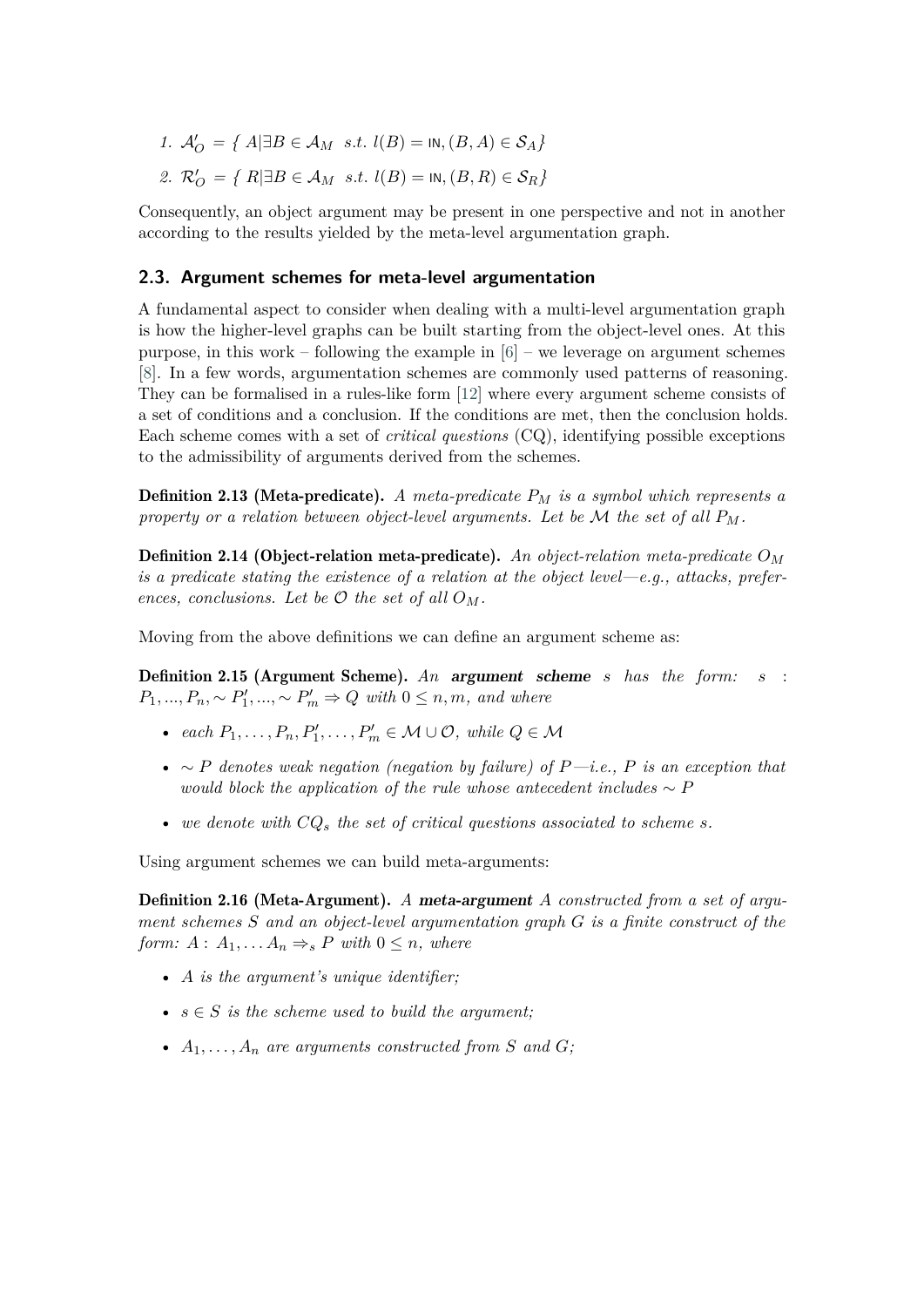- $P$  is the conclusion of the argument, denoted by  $Conc(A)$ ;
- we denote with  $CQ(A)$  the critical questions associated to scheme *s*.

The same notation introduced for standard arguments in Notation [2](#page-3-0) applies also to meta-arguments. We can now define attacks over meta-arguments.

Definition 2.17 (Meta-Attack). An argument A attacks argument B (on B') iff

- $Conc(A) = \overline{P}$  *for some*  $B' \in Sub(B)$  *of the form*  $B''_1, ..., B''_M \Rightarrow P$  *or*
- $Conc(A) = P$  for some  $B' \in Sub(B)$  such that  $\sim P \in Antecedent(TopRule(B')).$

The same definition of *argumentation graph* and *labellings* introduced for standard argumentation in Definitions [2.8,](#page-3-1) [2.9,](#page-3-2) [2.10](#page-3-3) also holds for meta-arguments and for the meta level.

#### <span id="page-6-0"></span>**3. Burden of persuasion as meta-argumentation**

Informally, we can say that when we talk about the notion of the burden of persuasion concerning an argument, we intuitively argue over that argument according to a metaargumentative approach.

Let us consider, for instance, an argument  $A$ : if we allocate the burden over it, we implicitly impose the duty to prove its admissibility on  $A$ . Thus, moving the analysis up to the meta level of the argumentation process, it is like having two arguments, let them be  $F_{BP}$  and  $S_{BP}$ , reflecting the burden of persuasion status. According to this perspective,  $F_{BP}$  states that "the burden is not satisfied if *A fails* to prove its admissibility" – i.e. *A* should be rejected or undefined – and, of course,  $F_{BP}$  is not compatible with A being accepted. Alongside,  $S_{BP}$  states that "A is admissible since it *satisfies* its burden".  $F_{BP}$ and  $S_{BP}$  have a contrasting conclusion and thus they attack each other.

Analysing the burden from this perspective makes immediately clear that the notions that the meta model should deal with are:

- <span id="page-6-1"></span>N.1 the notion of the burden itself expressing the possibility for an argument to be allocated with a burden of persuasion (i.e., *burdened argument*)
- <span id="page-6-2"></span>N.2 the possibility that this burden is satisfied (that is, a *burden met*) or not satisfied

<span id="page-6-3"></span>N.3 the possibility of making *attacks* involving burdened arguments ineffective.

The outline of that multi-part evaluation scheme for burdens of persuasion in argumentation is now visible and can be formally designed. In the following, we formally define these concepts by exploiting bimodal argument graphs as techniques for expressing the two main levels of the model – meta level and object level – and the relationships between the two.

In particular, we are going to define each set of the bimodal argument graph tuple  $\langle A_O, A_M, R_O, R_M, S_A, S_R \rangle$ . With respect to  $A_O$  and  $R_O$ , representing respectively the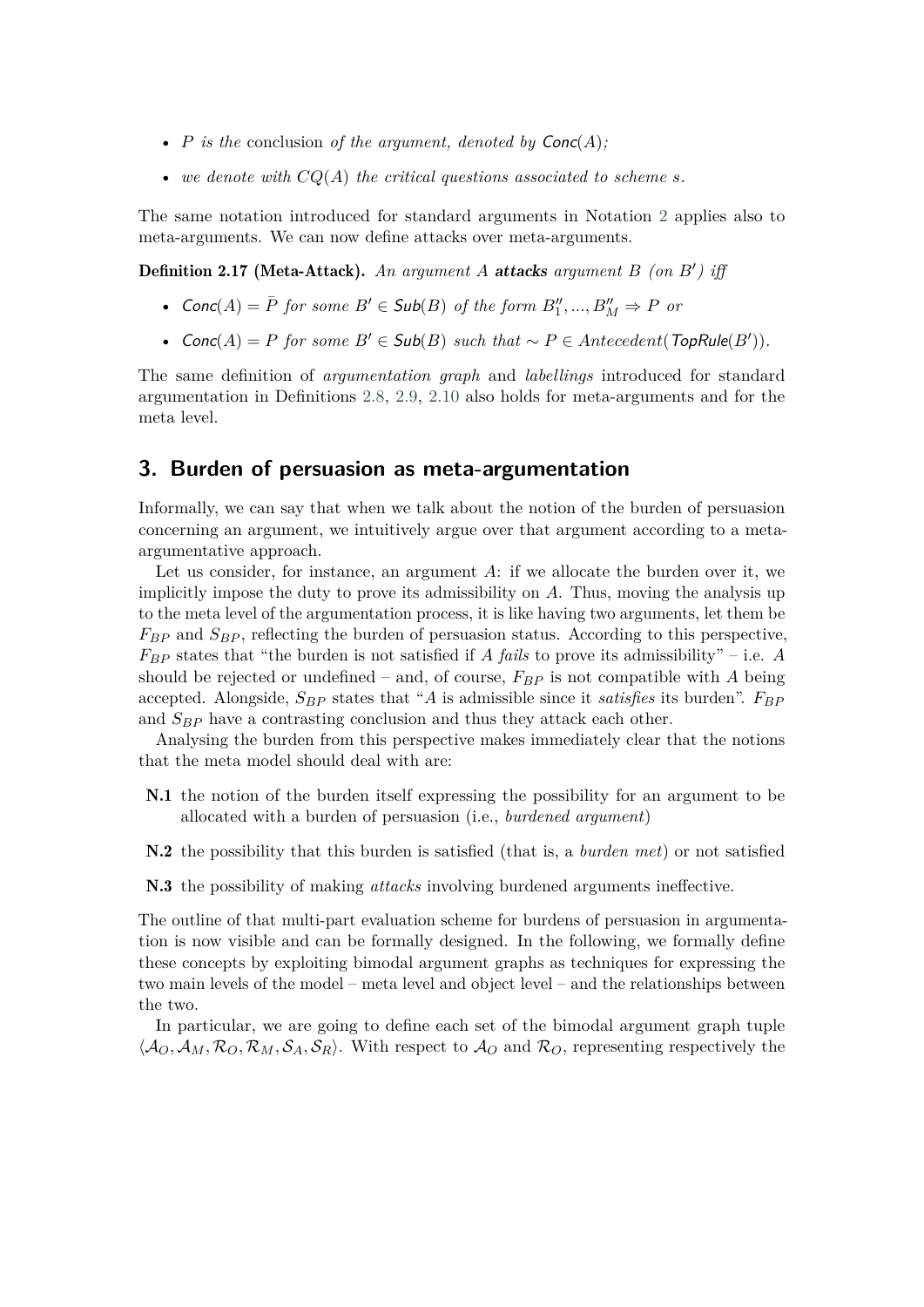set of object-level arguments and attacks, they are built accordingly to the argumentation framework discussed in Subsection [2.1.](#page-1-1) Hence, our analysis focuses on the meta-level graph  $\langle A_M, \mathcal{R}_M \rangle$  and on the support sets connecting the two levels  $(\mathcal{S}_A$  and  $\mathcal{S}_R)$ .

#### <span id="page-7-2"></span>**3.1. Meta-level graph**

We now proceed to detail all the argumentation schemes used to build arguments in the meta-level graph. Every scheme comes along with its critical questions.

Let us first introduce the basic argumentation scheme enabling the definition and representation of an argument with an allocation of the burden of persuasion (i.e., reifying [N.1](#page-6-1)). We say that an object-level argument  $A$  has the burden of persuasion on it if exists an object-level argument B such that  $Conc(B) = bpConc(A))$ . This notion is modelled through the following argument scheme:

<span id="page-7-3"></span>
$$
conclusion(A, \phi), conclusion(B, bp(\phi)) \Rightarrow burdened(A)
$$
 (S0)

*Are arguments A and B provable?* 
$$
(CQ_{S0})
$$

where  $bp(\phi)$  is a predicate stating  $\phi$  is a literal with the allocation of the burden, *conclusion*( $A, \phi$ ) is a structural meta-predicate stating that  $Conc(A) = \phi$  holds, and  $burdened(A)$  is a meta-predicate representing the allocation of the burden on  $A$ . Of course an argument produced using this scheme holds only if both the arguments  $A$  and B on which the inference is based hold—critical question  $CQ_{50}$ .

Analogously, we introduce the scheme [S](#page-7-0)1 representing the absence of such an allocation:

<span id="page-7-0"></span>
$$
conclusion(A, \phi), \sim conclusion(B, bp(\phi)) \Rightarrow \neg burdened(A)
$$
 (S1)

Is argument A provable? Is argument B really unprovable? 
$$
(CQ_{S1})
$$

Then, as informally introduced at the beginning of this section, we have two schemes reflecting the possibility for a burdened argument to meet or not the burden ([N.2](#page-6-2)).

<span id="page-7-1"></span>
$$
burdened(A) \Rightarrow bp\_met(A) \tag{S2}
$$

$$
burdened(A) \Rightarrow \neg bp\_met(A) \tag{S3}
$$

$$
Is argument A admissible? \qquad (CQ_{S2})
$$

*Is argument A refuted or undecidable?* 
$$
(CQ_{53})
$$

where *bp*<sub>met</sub> is the meta-predicate stating the burden has been met. It is important to notice that these two schemes reach opposite conclusions from the same grounds—i.e., the presence of the burden on argument  $A$ . The discriminating elements are the critical questions they are accompanied by. In the case of [S](#page-7-1)2, we have that only if exists a burden of persuasion on argument A, and A is admissible  $(CQ_{53})$ , then the burden is satisfied.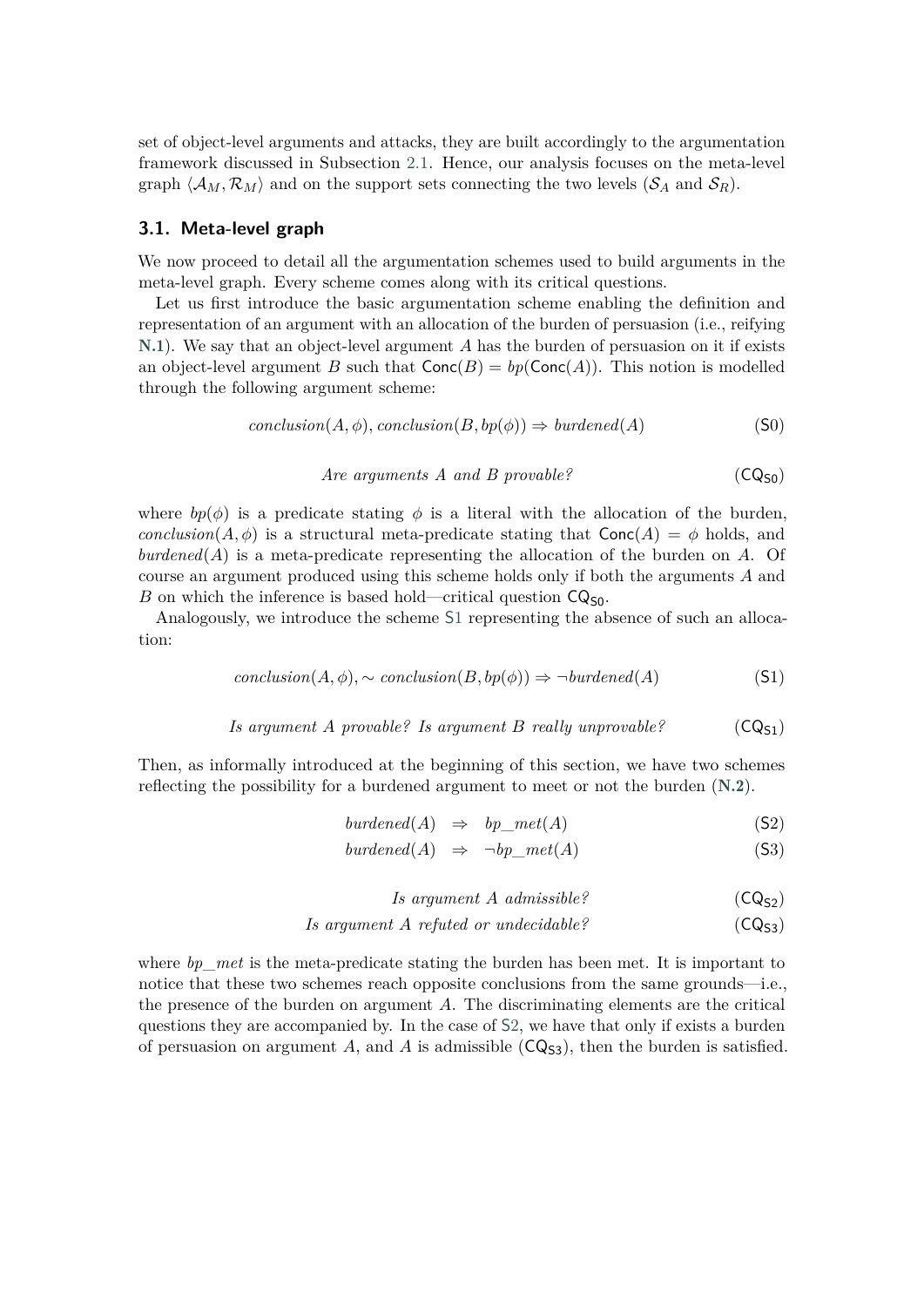On the other side, the validity of  $S3$  $S3$  is linked to the missing admissibility of argument  $\tilde{A}$ . We will see in Section [3.3](#page-10-0) how the meta-arguments and the associated questions concur to determine the model results.

Let us now consider attacks between arguments and their relation with the burden of persuasion allocation. When a burdened argument fails to meet the burden, the only thing affecting the argument acceptability is the burden itself—i.e., attacks from other arguments do not influence the burdened argument status that only depends on its inability to satisfy the burden. The same applies to attacks issued by an argument that fails to meet the burden: the failure implies the argument rejection and, as a direct consequence, the inability to effectively attack other arguments. In order to capture the nuance to differentiate among effective or ineffective object level attacks w.r.t the concept of burden of persuasion ([N.3](#page-6-3)), we define the following scheme:

<span id="page-8-1"></span> $attack(B, A), \sim (\neg bp\_met(A)), \sim (\neg bp\_met(B)) \Rightarrow effectiveAttack(B, A)$  (S4)

*Can we prove that argument* A or B are not failing to meet their burden?  $(CQ_{54})$ 

where *attack* is a structural meta-predicate stating an attack relation at the object level, while *effectiveAttack* is a meta-predicate expressing that an attack should be taken into consideration according to the burden of persuasion allocation. In other words, if an object-level attack involves burdened arguments, and one of these fail to satisfy the burden, then the attack is considered not effective w.r.t. the allocation of the burden.

Discussed schemes can be used to create a meta-level graph containing all the information concerning constraints related to the burden of persuasion concept thus leading to a clear separation of concerns, as demonstrated in the following example.

<span id="page-8-0"></span>**Example 1 (Base Example).** Let us consider two object-level arguments A and B, con*cluding the literals* a and  $bp(a)$  *respectively. Using the schemes in Subsection* [3.1](#page-7-2) *we can build the following meta-level arguments:*

- $A_{S0}$  representing the allocation of the burden on argument  $A$ .
- $A_{S1}$  and  $B_{S1}$  standing for the absence of a burden on arguments A and B respectively. *The scheme used to build those arguments exploits weak negation in order to cover those scenarios in which an argument concluding a* bp *literal exists at the object-level, but it is found not admissible.*
- $A_{S2}$  and  $A_{S3}$  sustaining that i) A was capable of meeting the burden on it, ii) A *was not capable of meeting its burden.*

*The meta-level graph (Figure [1\)](#page-9-0) points out the relations actually implicit in the notion of burden of persuasion over an argument, where, intuitively, we argue over the consequences of 's possibly succeeding/failing to meet the burden. At the meta level, all the possible scenarios can be explored by applying different semantics over the meta-level graph.*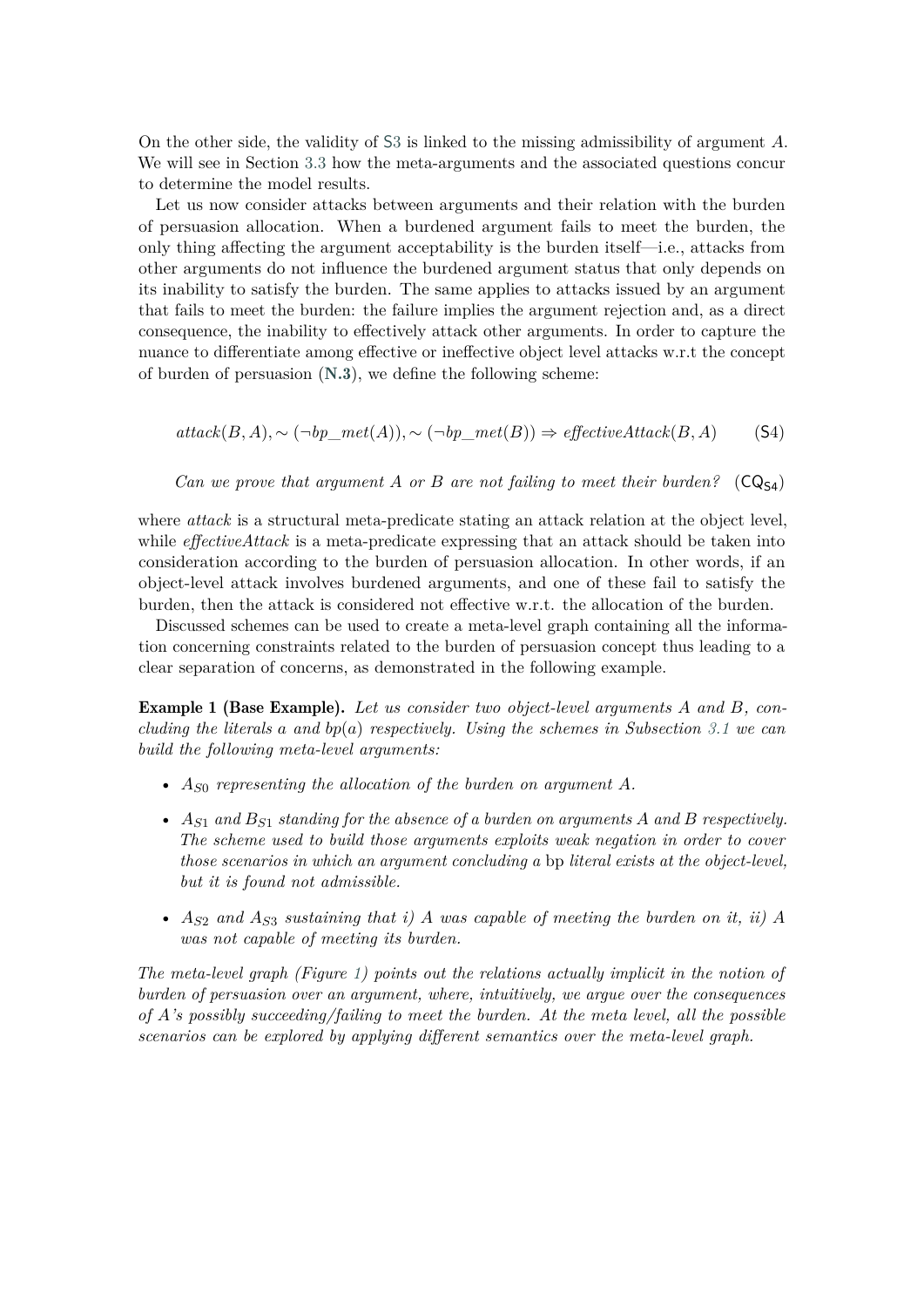*Considering for instance the Dung's preferred semantics [\[13\]](#page-16-1), we can obtain two distinct outcomes: the burden is not satisfied, i.e., argument*  $A_{S3}$  *is accepted, and consequently,*  $A_{S2}$  is rejected, or we succeed in proving  $A_{S2}$ , *i.e.*, the burden is met and  $A_{S3}$  is rejected  $(A_{S0}, A_{S1}$  are accepted and rejected accordingly). Although the discussed example is really *simple – only basic schemes for reasoning on the burden are considered at the meta-level – it clearly demonstrates the possibility of reasoning over the burdens, i.e., establishes* whether or not there is a burden on a literal  $\phi$  – argument  $B$  in the example – and enables *the evaluation of the consequences of a burdened argument to meet or not its burden.*



<span id="page-9-0"></span>**Figure 1:** Object and meta level graphs from Example [1](#page-8-0)

#### **3.2. Object and meta level connection: supporting sets**

Let us now define how the meta level and the object level interact. Indeed, it is not enough to reason on the consequences of the burden of persuasion allocation only concerning the burdened argument, but the results of the argument satisfying or not such a burden constraint should affect the entire object-level graph. According to the standard bimodal graph theory, defining how the object level and the meta level interact is the role of the argument support relation  $S_A$  and of the attack support relation  $S_R$  respectively. According to Definition [2.11](#page-4-1) (Subsection [2.2\)](#page-4-0), every node at level  $n$  is connected to an argument at level  $n+1$  by a support edge in  $S_A$  or  $S_R$  depending on whether the node is an argument or an attack.

Let us define the support set  $S_A$  of meta arguments supporting object-level arguments as:

$$
S_A = \{(Arg_1, Arg_2) \mid Arg_1 \in A_M, Arg_2 \in A_O, \newline (\text{Conc}(Arg_1) = bp\_met(Arg_2) \lor \text{Conc}(Arg_1) = \neg burdened(Arg_2))\}
$$

Intuitively, an argument  $A$  at the object level is supported by arguments at the meta level claiming that the burden on  $A$  is satisfied  $(S2)$  $(S2)$  or that there is no burden allocated on it (S[1\)](#page-7-0).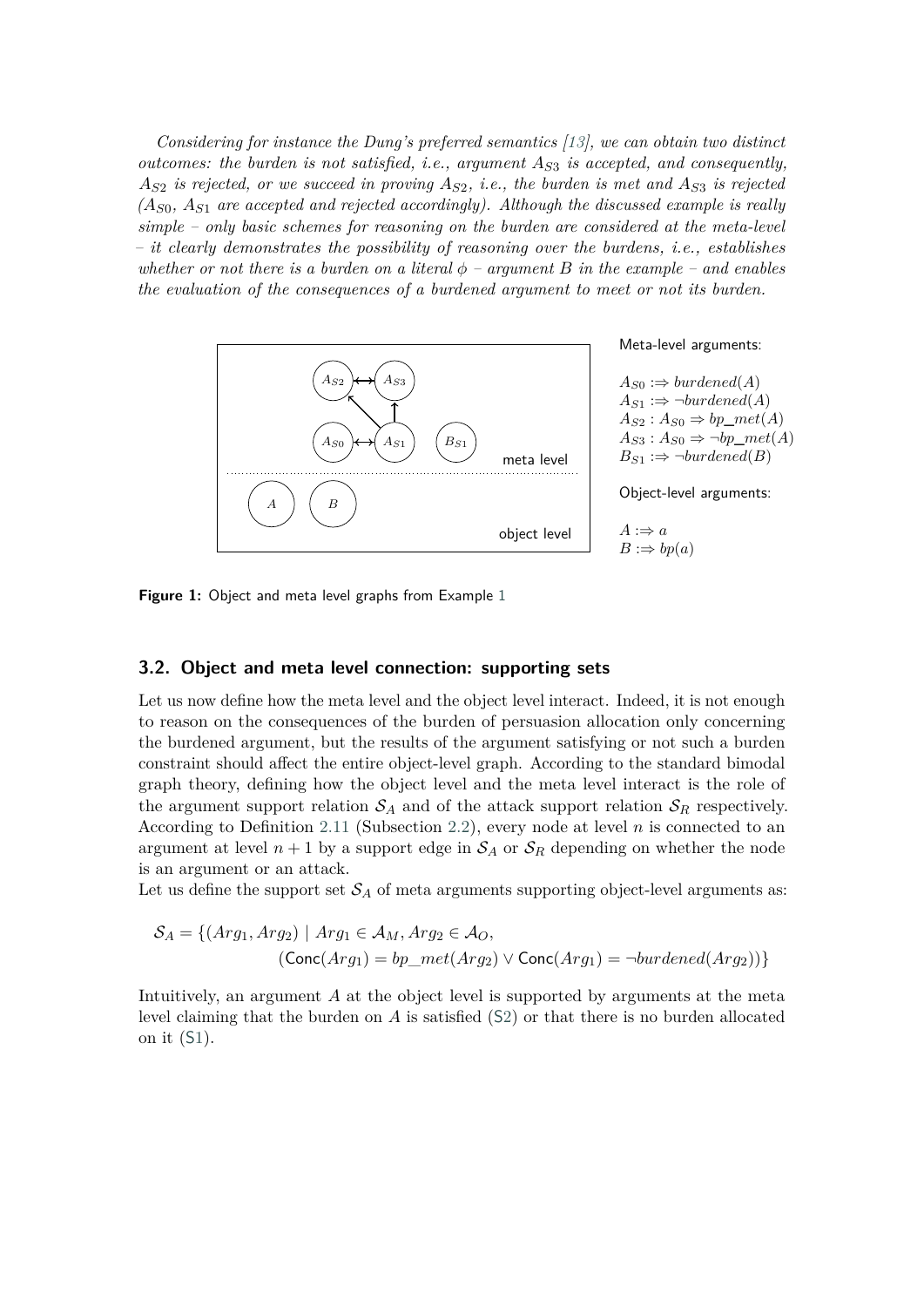The set  $S_R$  of meta arguments supporting object-level attacks is defined as:

$$
\mathcal{S}_R = \{ (Arg_1, (B, A)) \mid Arg_1 \in \mathcal{A}_M, (B, A) \in \mathcal{R}_O, \text{Conc}(Arg_1) = \text{effective} \text{Attack}(B, A) \}
$$

In other words, an object-level attack is supported by arguments at the meta level claiming its effectiveness w.r.t. the burden of persuasion allocation (S[4\)](#page-8-1).

#### <span id="page-10-0"></span>**3.3. Equivalence with burden of persuasion semantics**

The defined meta-framework can be used to achieve the same results of the original burden of persuasion labelling semantics [\[3\]](#page-15-1).

Let us first introduce the notion of *CQ-consistency* for a bimodal argumentation graph  $G$ .

**Definition 3.1 (CQ-consistency).** Let  $G = \langle A_O, A_M, R_O, R_M, S_A, S_R \rangle$  be a bimodal argu*mentation graph and let*  $L_S(G)$  *be a labelling-based semantics.* P is the set of corresponding  $L<sub>S</sub>$ -perspectives. A perspective  $p \in P$  is  $CQ$ -consistent if every  $N$  argument A in the *corresponding meta-level labelling satisfies its critical questions*  $(CQ(A))$ *.* 

Using this new definition we can introduce the concept of *BP-perspective*.

**Definition 3.2 (BP-perspective).** Let  $G = \langle A_O, A_M, R_O, R_M, S_A, S_R \rangle$  be a bimodal ar*gumentation graph, and*  $P$  the set of its  $L_{stable}$ -perspectives [\[13\]](#page-16-1). We say that  $p \in P$  is a *BP*-perspective of G iff w.r.t. the results given by the grounded evaluation of  $p$ ,  $p$  is *-consistent.*

**Proposition 3.1.** *The results yielded by the grounded evaluation of G's BP-perspectives are congruent with the evaluation of the object-level graph*  $\langle A_O, R_O \rangle$  *under the grounded-bp semantics as presented in [\[3\]](#page-15-1).*

<span id="page-10-1"></span>Proof can be found in Appendix [A.](#page-17-0)

Example 2 (Antidiscrimination law example). *Let us consider a case in which a woman claims to have been discriminated against in her career on the basis of her sex, as she was passed over by male colleagues when promotions came available (ev1), and brings evidence showing that in her company all managerial positions are held by men (ev3), even though the company's personnel includes many equally qualified women, having worked for a long time in the company, and with equal or better performance (ev2). Assume that this practice is deemed to indicate the existence of gender-based discrimination and that the employer fails to provide prevailing evidence that the woman was not discriminated against. It seems that it may be concluded that the woman was indeed discriminated against on the basis of her sex.*

*Consider, for instance, the following formalisation of the European nondiscrimination law:*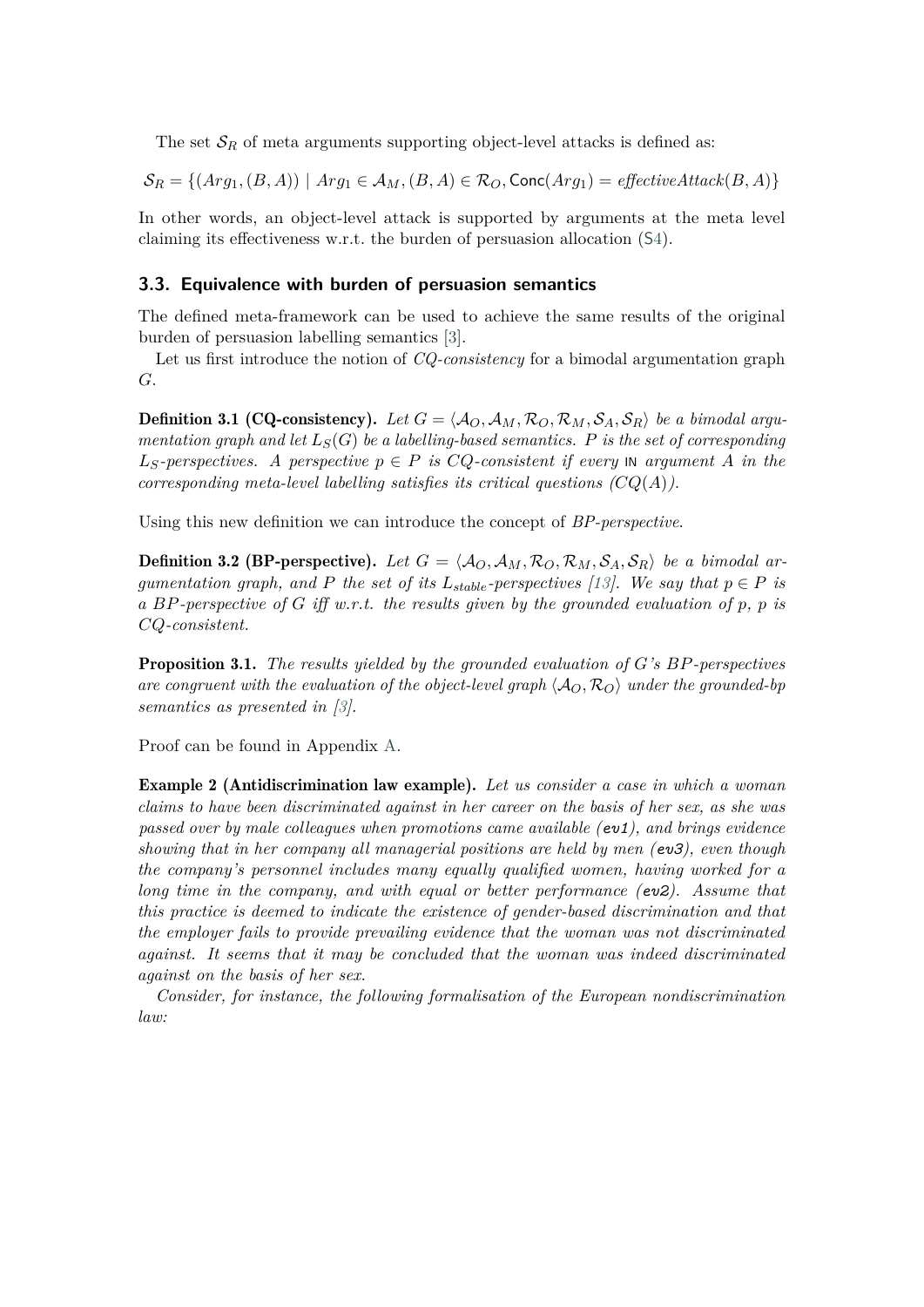| e1 : ev1                                          | e2 : ev2                                                                    | e3 : ev3 |
|---------------------------------------------------|-----------------------------------------------------------------------------|----------|
| $er1 : ev1 \Rightarrow indicialDiscrim$           | $er2: ev2 \Rightarrow \neg discrimin \qquad er3: ev3 \Rightarrow discrimin$ |          |
| $r1: indicialDscrim \Rightarrow bp(\neg discrim)$ |                                                                             |          |

*We can then build the following object-level arguments:*

| $A_0 :\Rightarrow ev1$                                                                                            | $B_0 \Rightarrow ev2$ | $C_0 :\Rightarrow ev3$ |
|-------------------------------------------------------------------------------------------------------------------|-----------------------|------------------------|
| $A_1: A_0 \Rightarrow indicialDiscrim \quad B_1: B_0 \Rightarrow \neg discrim \quad C_1: C_0 \Rightarrow discrim$ |                       |                        |
| $A_2: A_1 \Rightarrow bp(\neg discrimin)$                                                                         |                       |                        |

*and the following meta-level arguments:*

| $A_{0s_1} \Rightarrow -burdened(A_0)$                     | $B_{0S1} \Rightarrow -burdened(B_0)$                      |
|-----------------------------------------------------------|-----------------------------------------------------------|
| $A_{1s_1} \Rightarrow -burdened(A_1)$                     | $B_{1s_0} \Rightarrow \text{burdened}(B_1)$               |
| $A_{2s_1} \Rightarrow -burdened(A_2)$                     | $B_{1s_1} \Rightarrow$ -burdened( $B_1$ )                 |
| $C_{0s_1} \Rightarrow -burdened(C_0)$                     | $B_{1_{S2}}: B_{1_{S0}} \Rightarrow bp\_met(B_1)$         |
| $C_{1_{S_1}} \Rightarrow -burdened(C_1)$                  | $B_{1_{S3}}$ : $B_{1_{S0}} \Rightarrow \neg bp\_met(B_1)$ |
| $C_1B_{1_{S4}} \Rightarrow$ effective Attack $(C_1, B_1)$ | $B_1C_{1,s_4} \Rightarrow$ effective Attack $(B_1, C_1)$  |

*The resulting graph is depicted in Figure [2.](#page-12-1) In this case, at the object-level, since there* are indicia of discrimination  $(A_1)$ , we can infer the allocation of the burden on nondiscrimination  $(A_2)$ . Moreover, we can build both arguments for discrimination  $(C_1)$  and *non-discrimination*  $(B_1)$ , *leading to a situation of undecidability.* 

*At the meta level we can apply the rule* [S](#page-7-0)*1 for every argument at the object level*  $(A_{0S_1}, A_{1S_1}, A_{2S_1}, B_{0S_1}, B_{1S_0}, C_{0S_1}, C_{1S_1})$  – where we can establish the absence of the *burden for all of them –, and the rule*  $S_4$  $S_4$  *for every attack*  $(C_1B_{1_{S4}}, B_1C_{1_{S4}})$ . By exploiting <sup>1</sup> *and* 2*, we can also apply schema* S*[0,](#page-7-3) and consequently rules* [S](#page-7-1)*2 and* S*[3.](#page-7-1) In a few words, we are concluding the meta argumentative structure given by the allocation of the burden of persuasion on argument*  $B_1$ .

*We can now apply the stable labelling to the meta-level graph, thus obtaining three distinct results. For clarity reasons, in the following we ignore the arguments that are admissible under every solution.*

- <span id="page-11-0"></span> $1.$  In  $=\{B_{1_{S1}}, C_1B_{1_{S4}}, B_1C_{1_{S4}}\}, \text{out} = \{B_{1_{S0}}, B_{1_{S2}}, B_{1_{S3}}\}, \text{und} = \{\}-i.e., B_1 \text{ is not }$ *burdened;*
- <span id="page-11-1"></span> $2. \text{ IN} = \{B_{1_{S0}}, B_{1_{S2}}, C_1B_{1_{S4}}, B_1C_{1_{S4}}\}, \text{OUT} = \{B_{1_{S1}}, B_{1_{S3}}\}, \text{UND} = \{\} - i.e., B_1 \text{ is bur-}$ *dened and the burden is met;*
- <span id="page-11-2"></span> $3. \text{ IN} = \{B_{1_{S0}}, B_{1_{S3}}\}, \text{OUT} = \{B_{1_{S1}}, B_{1_{S2}}, C_1B_{1_{S4}}, B_1C_{1_{S4}}\}, \text{UND} = \{\} - i.e., B_1 \text{ is bur-}$ *dened and the burden is not met.*

*Then, the meta-level results can be reified to the object-level perspectives taking into account the* CQ *we have to impose on the solutions and the results given by the perspective evaluation under the grounded semantics. Let us first consider solutions [1](#page-11-0) and [2.](#page-11-1) They lead to the same perspective on the object-level graph—the graph remains unchanged w.r.t. the original graph. If we consider the critical questions attached to the* IN *arguments*, *both these solutions are not admissible. Indeed, according to solution [1](#page-11-0) the burden is not*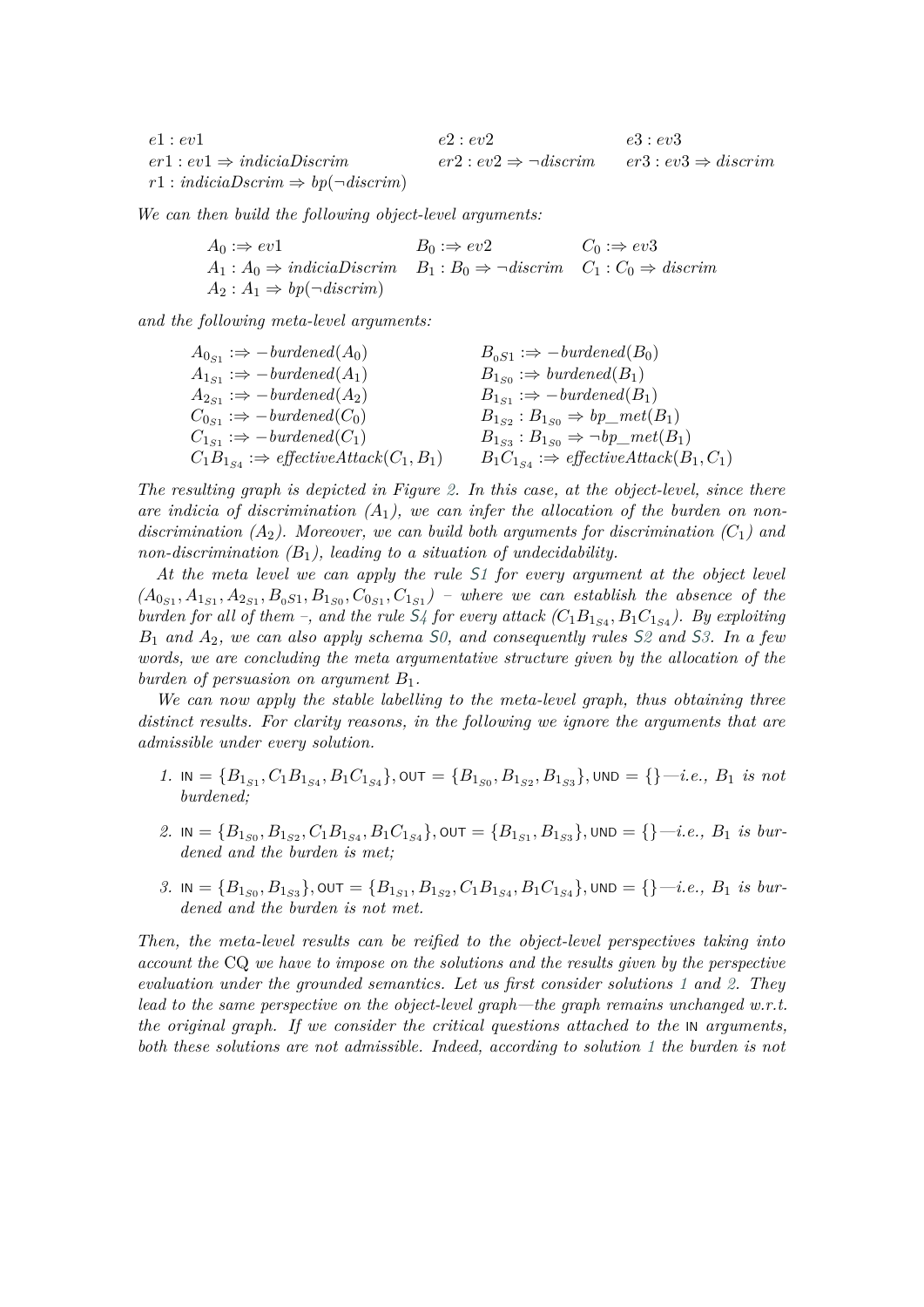*allocated on argument*  $B_1$ , but this is in contrast with argument  $A_2$ 's conclusion  $(A_2$  is  $\mathbb{N}$ *under grounded labelling*)—*i.e.,*  $CQ_{S1}$  *is not satisfied. Analogously, solution* [2](#page-11-1) *concludes that*  $B_1$  *is allocated with the burden and its success to meet the burden, but at the same time, argument*  $B_1$  *is found undecidable at the object level*  $(B_1$  *is* UND *under the grounded*  $semantics) - i.e., CQ<sub>S2</sub> is not satisfied.$ 

*The only acceptable result is the one given by solution* [3.](#page-11-2) In this case, argument  $B_1$ *is not capable to meet the burden –*  $B_{1_{S3}}$  *is*  $\text{IN}$  – *and, consequently, it is rejected and deleted from the perspective. Indeed,*  $CQ_{S3}$  *is satisfied. As a consequence, argument*  $C_1$  *is labelled* IN*. In other words, the argument for non-discrimination fails and the argument for discrimination is accepted.*



<span id="page-12-1"></span>**Figure 2:** Argumentation graph (object- and meta- level) Example [2](#page-10-1)

# <span id="page-12-0"></span>**4. Implementation in Arg**2**P**

Despite the benefits of the meta-approach discussed in Section [3](#page-6-0) – such as clear separation of concerns, encapsulations of argumentation abstractions and naturalness in terms of human thinking – it appears very inefficient from a computational perspective. Indeed the meta-level evaluation leads to a stable semantics computation, with a non-polynomial complexity [\[14\]](#page-16-2). For this reason, from a technological perspective, we reify the model presented in Section [3](#page-6-0) into a more efficient resolution procedure.

Generally speaking, the stable semantics is exploited to explore the search space at the meta level. Then, in order to identify the final solution the grounded assessment of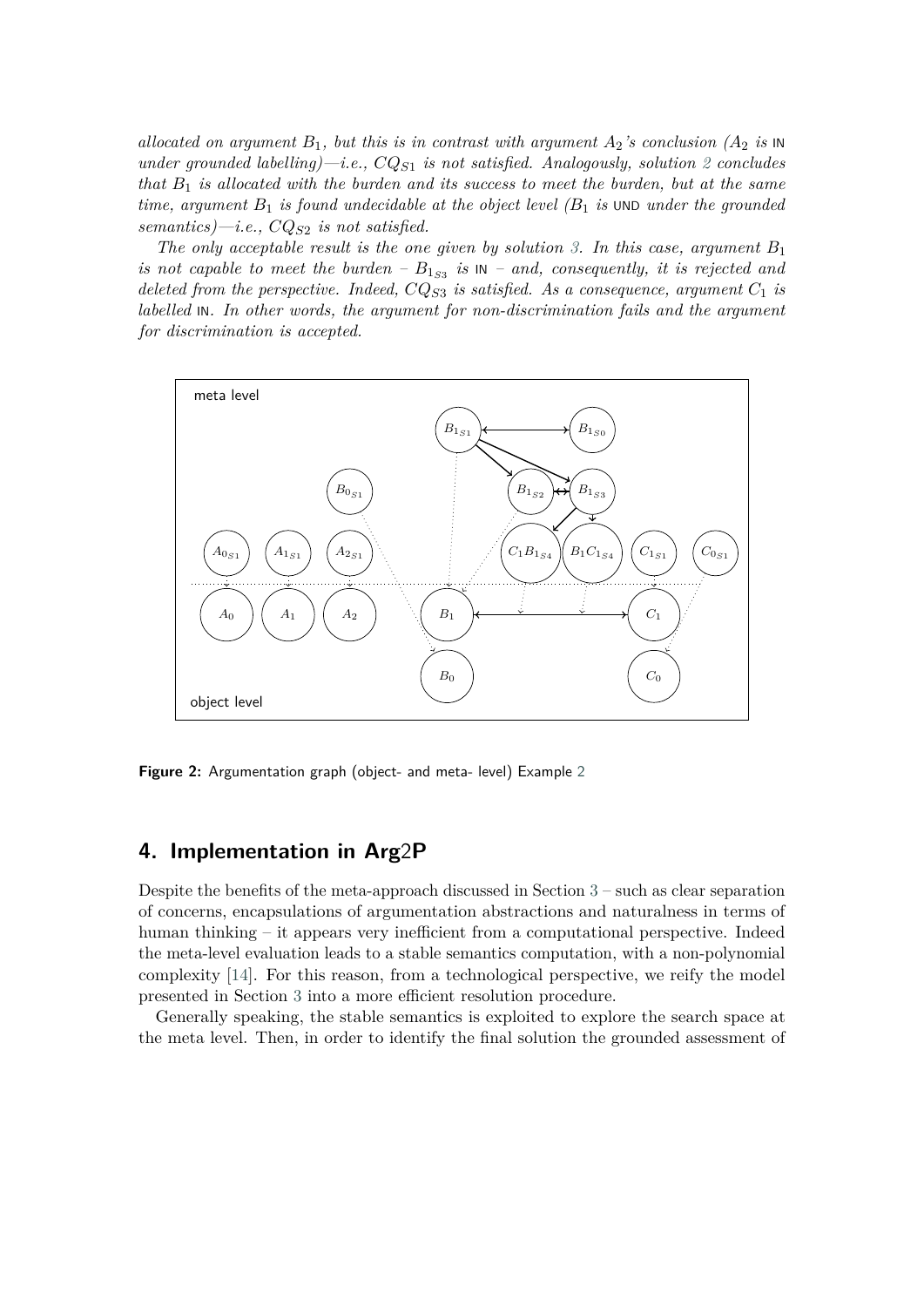the object level is taken into consideration—the acceptable scenario is selected according to the critical questions.

The idea behind the technological refinement is exactly to leverage the information of those arguments to guide the search—i.e., to exploit the grounded assessment of the object level as a priori constraint. Following this idea, the computation algorithm becomes really simple. The two argumentation levels (object and meta) are collapsed in a single graph, following the idea in [\[15\]](#page-16-3). Then, the graph is modified dynamically, leveraging the information on the burdened arguments. In a sense, we have a multi-stage evaluation that at every stage leads to the modification of the graph itself. First of all, burdened arguments are evaluated. Then, the original graph is modified to include the constraint (the burden). The entire process is so based on a grounded semantics— polynomial complexity [\[14\]](#page-16-2). The algorithm requires  $m+1$  evaluation stages to end, and, consequently, the final complexity is polynomial (where  $m$  is the number of burdened arguments).

Formally, given a constraint  $bp(x)$ , then for every argument A having x as its conclusion, a new argument  $B$  can be introduced in the graph. This argument represents the possibility of  $A$  failing to meet the burden—expressed by [S](#page-7-1)3 in the meta-model.  $A$  and  $B$ interaction is decided according to the  $A$ 's ability to satisfy the burden under grounded semantics:

- *i)* iff  $\overline{A}$  is  $\overline{N}$ , then the attack from  $\overline{A}$  to  $\overline{B}$  is introduced;
- *ii)* vice versa, if  $\overline{A}$  is  $\overline{O}$  or  $\overline{O}$  with the attack from  $\overline{B}$  to  $\overline{A}$  is introduced.

In other words, we are forcing the argument stating the burden  $(B)$  to defeat the burdened argument when the latter does not meet the burden (condition *ii*) and vice versa (condition *i*). Basically, through the first evaluation of the graph, the knowledge required to omit the contrast between arguments generated from schemes [S](#page-7-1)3 and [S](#page-7-1)2 is obtained—i.e. [S](#page-7-1)2 becomes superfluous, leading to the possibility to avoid a stable semantics evaluation.

The algorithm has been tested and implemented in the Arg2P framework<sup>[1](#page-13-1)</sup> [\[16,](#page-16-4) [17\]](#page-16-5), Figure [4](#page-12-0) shows the tool evaluation of the example discussed in Example [2.](#page-10-1)

### <span id="page-13-0"></span>**5. Conclusions**

In this paper we present a meta-argumentation approach for the burden of persuasion in argumentation. Our approach relies on the work from [\[5,](#page-15-3) [6\]](#page-15-4) introducing only the requited abstraction at the meta level. In particular, [\[5\]](#page-15-3) presents the first formalisation of meta-argumentation synthesising bimodal graphs, structured argumentation, and argument schemes in a unique framework. There, a formal definition of the meta-ASPIC framework is provided as a model for representing object arguments. Along the same line, [\[6\]](#page-15-4) exploits bimodal graphs for dealing with arguments sources' trust. In [\[6\]](#page-15-4) ASPIC+ is used instead of meta-ASPIC at the object level and on a set of meta-predicates related to

<span id="page-13-1"></span> $1$ <http://arg2p.apice.unibo.it/>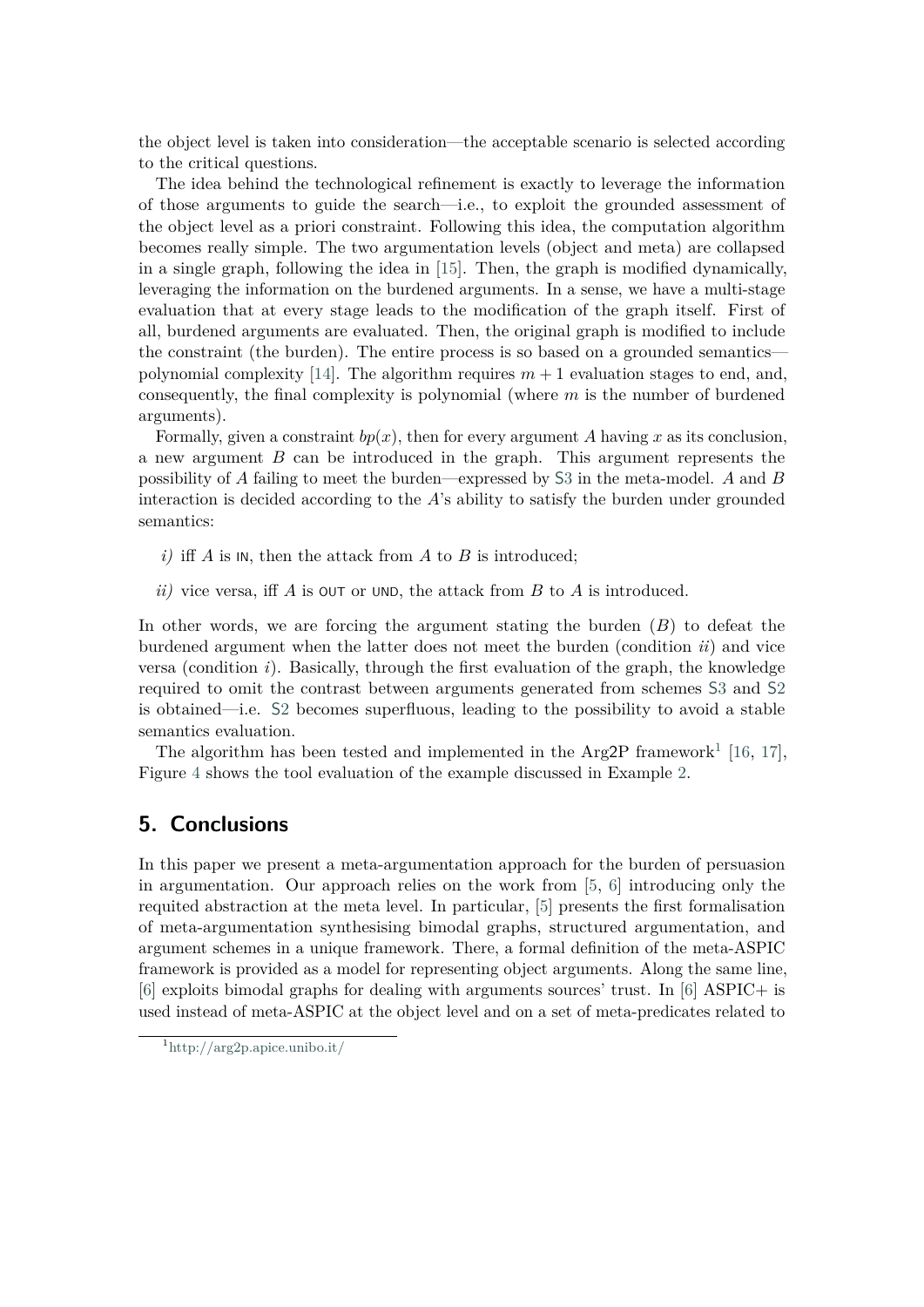

**Figure 3:** Arg2P evaluation of Example [2](#page-10-1)

the object level arguments and the schemes in the meta level, as in our approach. Both [\[5\]](#page-15-3) and [\[6\]](#page-15-4) use critical questions for managing attacks at the meta level.

Our framework and its model are based on these works with a clear definition of all the burdens abstractions at the meta-level. The reification of the meta level at the object level allows the concept of burden of persuasion to be properly dealt with—i.e., arguments burdened with persuasion have to be rejected when there is uncertainty about them. As a consequence, those arguments become irrelevant to the argumentation framework including them: not only they fail to be included in the set of the accepted arguments, but they also are unable to affect the status of the arguments they attack.

We show how this model easily deals with all the nuance of burdens such as reasoning over the concept of the burden itself, thus leading to a full-fledged, interoperable framework open to further extensions. The feasibility of the model is tested by the implementation of Arg2P.

The model can be expanded in various ways; an open issue that we plan to address in future research concerns how to deal with defeat circles including burdened arguments. More generally, we plan to study the properties of our meta framework and the connection of our framework with meta-ASPIC for argumentation. We also plan to inquire about the way in which our model fits into legal procedures and enables their rational reconstruction.

### **Acknowledgments**

The work has been supported by the "CompuLaw" project, funded by the European Re-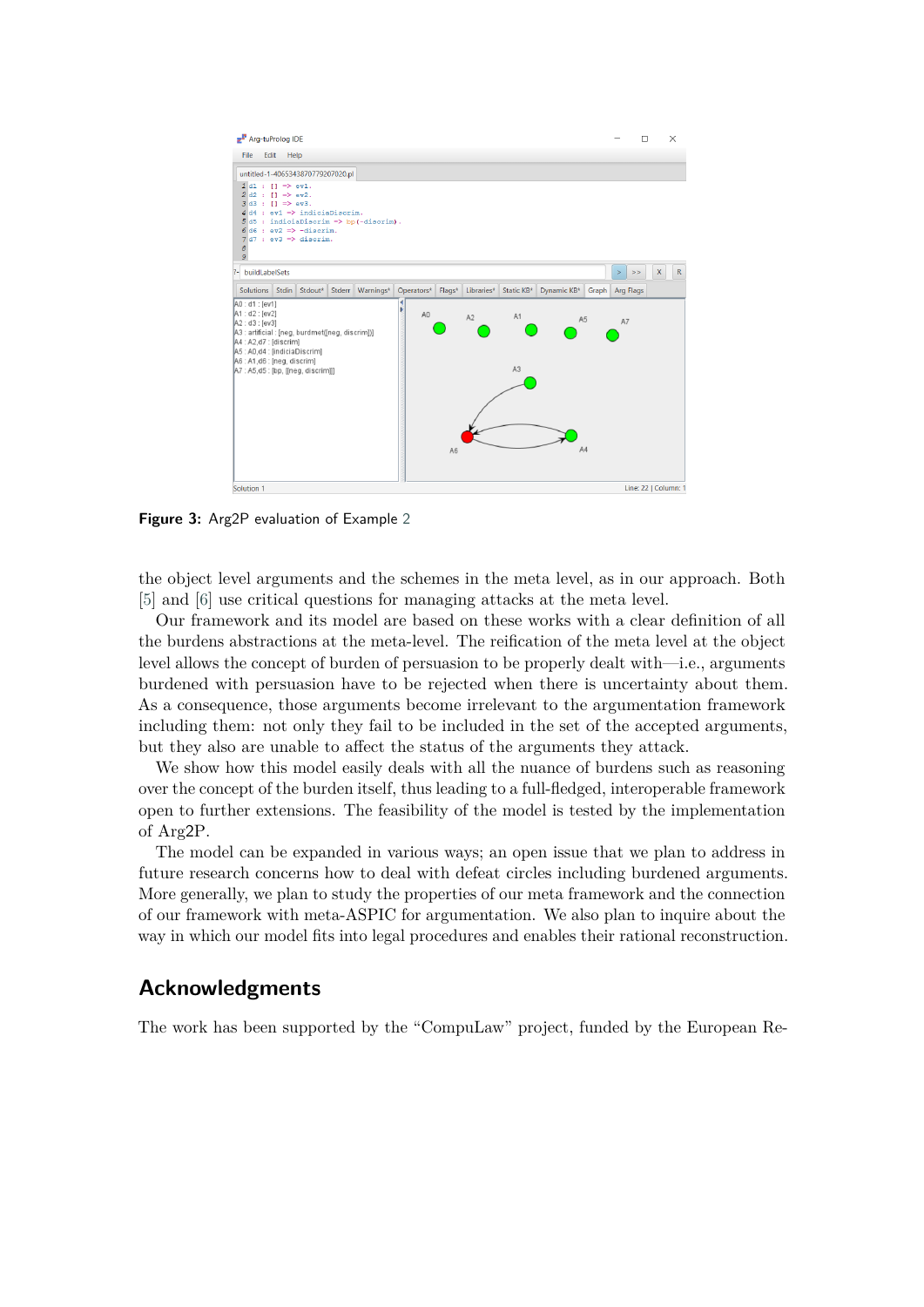search Council (ERC) under the European Union's Horizon 2020 research and innovation programme (Grant Agreement No. 833647).

# **References**

- [1] M. Wooldridge, P. McBurney, S. Parsons, On the meta-logic of arguments, in: Proceedings of the Fourth International Joint Conference on Autonomous Agents and Multiagent Systems, Association for Computing Machinery, New York, NY, USA, 2005, pp. 560–567. doi:[10.1145/1082473.1082558](http://dx.doi.org/10.1145/1082473.1082558).
- <span id="page-15-0"></span>[2] R. Calegari, G. Sartor, Burden of persuasion in argumentation, in: F. Ricca, A. Russo, S. Greco, N. Leone, A. Artikis, G. Friedrich, P. Fodor, A. Kimmig, F. Lisi, M. Maratea, A. Mileo, F. Riguzzi (Eds.), Proceedings 36th International Conference on Logic Programming (Technical Communications), ICLP 2020, volume 325 of *Electronic Proceedings in Theoretical Computer Science*, Open Publishing Association, Rende (CS), Italy, 2020, pp. 151–163. doi:[10.4204/EPTCS.325.21](http://dx.doi.org/10.4204/EPTCS.325.21).
- <span id="page-15-1"></span>[3] R. Calegari, G. Sartor, A model for the burden of persuasion in argumentation, in: S. Villata, J. Harašta, P. Křemen (Eds.), Legal Knowledge and Information Systems. JURIX 2020: The Thirty-third Annual Conference, volume 334 of *Frontiers in Artificial Intelligence and Applications*, IOS Press, Brno, Czech Republic, 2020, pp. 13–22. doi:[10.3233/FAIA200845](http://dx.doi.org/10.3233/FAIA200845).
- <span id="page-15-2"></span>[4] H. Prakken, C. Reed, D. N. Walton, Dialogues about the burden of proof, in: 10th International Conference on Artificial Intelligence and Law, ACM, Bologna, Italy, 2005, pp. 115–124. doi:[10.1145/1165485.1165503](http://dx.doi.org/10.1145/1165485.1165503).
- <span id="page-15-3"></span>[5] J. Müller, A. Hunter, P. Taylor, Meta-level argumentation with argument schemes, in: International Conference on Scalable Uncertainty Management, volume 8078 of *Lecture Notes in Computer Science*, Springer, Springer, Washington, DC, USA, 2013, pp. 92–105. doi:[10.1007/978-3-642-40381-1](http://dx.doi.org/10.1007/978-3-642-40381-1).
- <span id="page-15-4"></span>[6] G. Ogunniye, A. Toniolo, N. Oren, Meta-argumentation frameworks for multi-party dialogues, in: International Conference on Principles and Practice of Multi-Agent Systems, volume 11224 of *Lecture Notes in Computer Science*, Springer, Springer, Tokyo, Japan, 2018, pp. 585–593. doi:[10.1007/978-3-030-03098-8](http://dx.doi.org/10.1007/978-3-030-03098-8).
- <span id="page-15-5"></span>[7] H. Prakken, An abstract framework for argumentation with structured arguments, Argument and Computation 1 (2010) 93–124. doi:[10.1080/19462160903564592](http://dx.doi.org/10.1080/19462160903564592).
- <span id="page-15-6"></span>[8] D. Walton, C. Reed, F. Macagno, Argumentation Schemes, Cambridge University Press, United Kingdom, 2008. doi:[10.1017/CBO9780511802034](http://dx.doi.org/10.1017/CBO9780511802034).
- <span id="page-15-7"></span>[9] S. Modgil, H. Prakken, The *ASPIC*+ framework for structured argumentation: a tutorial, Argument & Computation 5 (2014) 31–62. doi:[10.1080/19462166.2013.](http://dx.doi.org/10.1080/19462166.2013.869766) [869766](http://dx.doi.org/10.1080/19462166.2013.869766).
- <span id="page-15-8"></span>[10] M. Caminada, L. Amgoud, On the evaluation of argumentation formalisms, Artificial Intelligence 171 (2007) 286–310. doi:[10.1016/j.artint.2007.02.003](http://dx.doi.org/10.1016/j.artint.2007.02.003).
- <span id="page-15-9"></span>[11] G. Vreeswijk, Abstract argumentation systems, Artificial Intelligence 90 (1997) 225–279. doi:[10.1016/S0004-3702\(96\)00041-0](http://dx.doi.org/10.1016/S0004-3702(96)00041-0).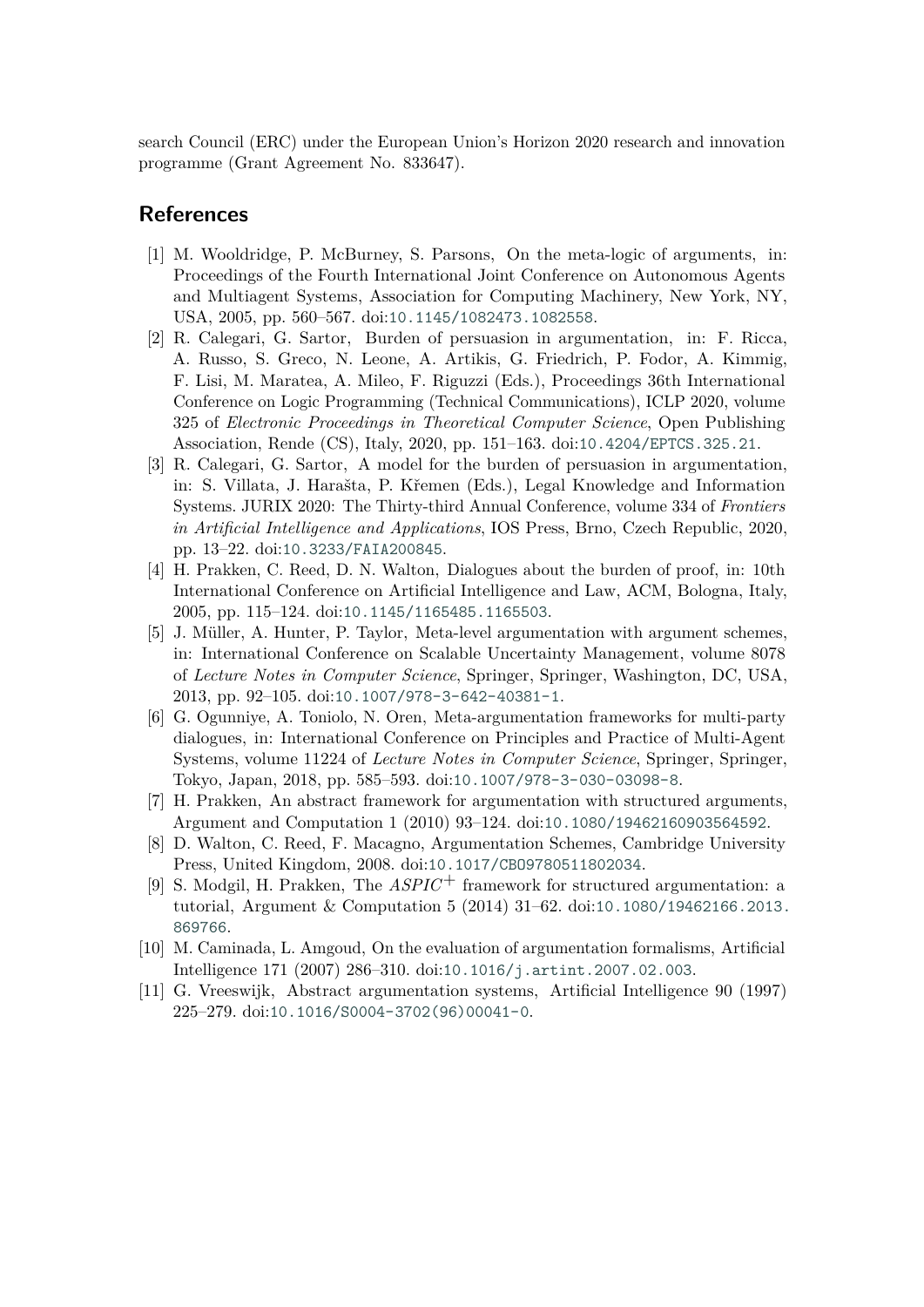- <span id="page-16-0"></span>[12] H. Prakken, Ai & law, logic and argument schemes, Argumentation 19 (2005) 303–320. doi:[10.1007/s10503-005-4418-7](http://dx.doi.org/10.1007/s10503-005-4418-7).
- <span id="page-16-1"></span>[13] P. Baroni, M. Caminada, M. Giacomin, An introduction to argumentation semantics, The knowledge engineering review 26 (2011) 365–410. doi:[10.1017/](http://dx.doi.org/10.1017/S0269888911000166) [S0269888911000166](http://dx.doi.org/10.1017/S0269888911000166).
- <span id="page-16-2"></span>[14] M. Kröll, R. Pichler, S. Woltran, On the complexity of enumerating the extensions of abstract argumentation frameworks, in: Proceedings of the Twenty-Sixth International Joint Conference on Artificial Intelligence, IJCAI 2017, ijcai.org, Melbourne, Australia, 2017, pp. 1145–1152. doi:[10.24963/ijcai.2017/159](http://dx.doi.org/10.24963/ijcai.2017/159).
- <span id="page-16-3"></span>[15] G. Boella, D. M. Gabbay, L. van der Torre, S. Villata, Meta-argumentation modelling I: Methodology and techniques, Studia Logica 93 (2009) 297. doi:[10.1007/](http://dx.doi.org/10.1007/s11225-009-9213-2) [s11225-009-9213-2](http://dx.doi.org/10.1007/s11225-009-9213-2).
- <span id="page-16-4"></span>[16] G. Pisano, R. Calegari, A. Omicini, G. Sartor, Arg-tuProlog: A tuProlog-based argumentation framework, in: F. Calimeri, S. Perri, E. Zumpano (Eds.), CILC 2020 – Italian Conference on Computational Logic. Proceedings of the 35th Italian Conference on Computational Logic, volume 2719 of *CEUR Workshop Proceedings*, Sun SITE Central Europe, RWTH Aachen University, CEUR-WS, Aachen, Germany, 2020, pp. 51–66. URL: [http://ceur-ws.org/Vol-2710/paper4.pdf.](http://ceur-ws.org/Vol-2710/paper4.pdf)
- <span id="page-16-5"></span>[17] G. Pisano, R. Calegari, A. Omicini, G. Sartor, A mechanism for reasoning over defeasible preferences in Arg2P, in: S. Monica, F. Bergenti (Eds.), CILC 2021 – Italian Conference on Computational Logic. Proceedings of the 36th Italian Conference on Computational Logic, volume 3002 of *CEUR Workshop Proceedings*, CEUR-WS, Parma, Italy, 2021, pp. 16–30. URL: [http://ceur-ws.org/Vol-3002/paper10.pdf.](http://ceur-ws.org/Vol-3002/paper10.pdf)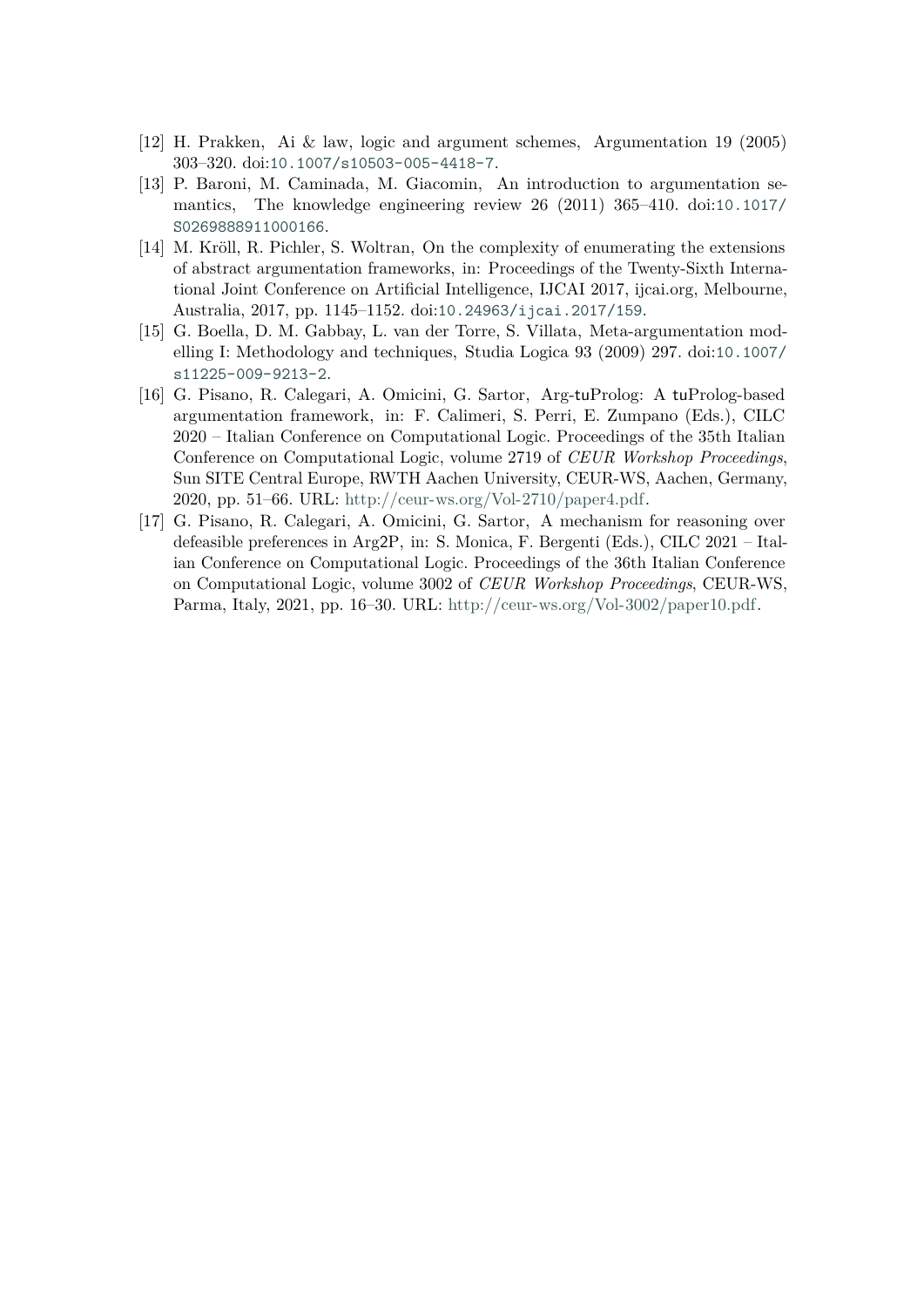### <span id="page-17-0"></span>**A. Proofs**

Proof A.1. *The proof is straightforward. The burden of persuasion semantics acts like the grounded semantics, with the only difference that the burdened arguments that would have been* UND *for the latter are posssibly* OUT*/*IN *for the former. So, it is a matter of fact, that burdened arguments and arguments connected to them through attack relation can change their state.*

Let us consider an argumentation graph  $AF\langle A,\leadsto\rangle$  and let  $L_G$  be the grounded *labelling resulting from the evaluation of under a grounded semantics. With respect to our framework, and in particular, to the bimodal argumentation graph*  $G = \langle A_O, A_M, R_O, R_M, S_A, S_R \rangle$ , we have, by construction, that every node at the object *level, if not burdened, has an undisputed supporting argument at the meta level (*[S](#page-7-0)*1 or* S*[4\)](#page-8-1). As a consequence, the meta level has no influences on no burdened arguments, and – in the absence of burdened arguments – the evaluation of the object level graph under the grounded semantics would be equal to*  $L_G$ . It is a matter of fact that the meta level *influences only the burdened arguments' state. Accordingly, the extent of this influence and the consequences on the object-level graph will be considered in the following.*

Let us consider a single argument  $A \in \mathcal{A}$  allocated with the burden of persuasion *thus having the additional argument*  $B \in \mathcal{A}$  *stating the burden on*  $A$  (as depicted in *Figure [1\)](#page-9-0). Computing the stable semantics on the meta-level graph will produce the following scenarios:*

<span id="page-17-1"></span>Stable.a *burden on cannot be proved;*

<span id="page-17-2"></span>Stable.b *burden* on A can be proved and the burden is met:

<span id="page-17-3"></span>Stable.c *burden on* A can be proved and the burden is not met.

*Accordingly, the stable evaluation of the meta-graph produces three different perspectives of the object level:*

- i) *argument is supported—it is not burdened;*
- ii) *argument is supported—it satisfies the burden;*
- iii) *argument is not supported, and then it is excluded from the object-level graph—it does not meet the burden then it is refuted.*

*In particular, we have that* [Stable.a](#page-17-1) *induces* i)*,* [Stable.b](#page-17-2) *leads to* ii)*, while* [Stable.c](#page-17-3) *induces* iii)*. Let be this new object-level labelling (obtained by the meta-level stable semantics reification at the object level). Also, let us compare*  $L_{BP}$  with the initial object-level *grounded labelling*  $L_G$ . Then, the following cases can occur ( $E$  is exploited for admissible *solutions with labelling equivalence, while* C *is exploited for solutions to be discarded).*

- $B$  *is* OUT *or* UND *in*  $L_G$ .
	- E1 *If* i) *the burden is not allocated and cannot be proven, the meta level does not influence the object level supporting all unburdened arguments.*  $CQ_{S1}$  *is satisfied and*  $L_{BP}$  *is equivalent to*  $L_G$ .